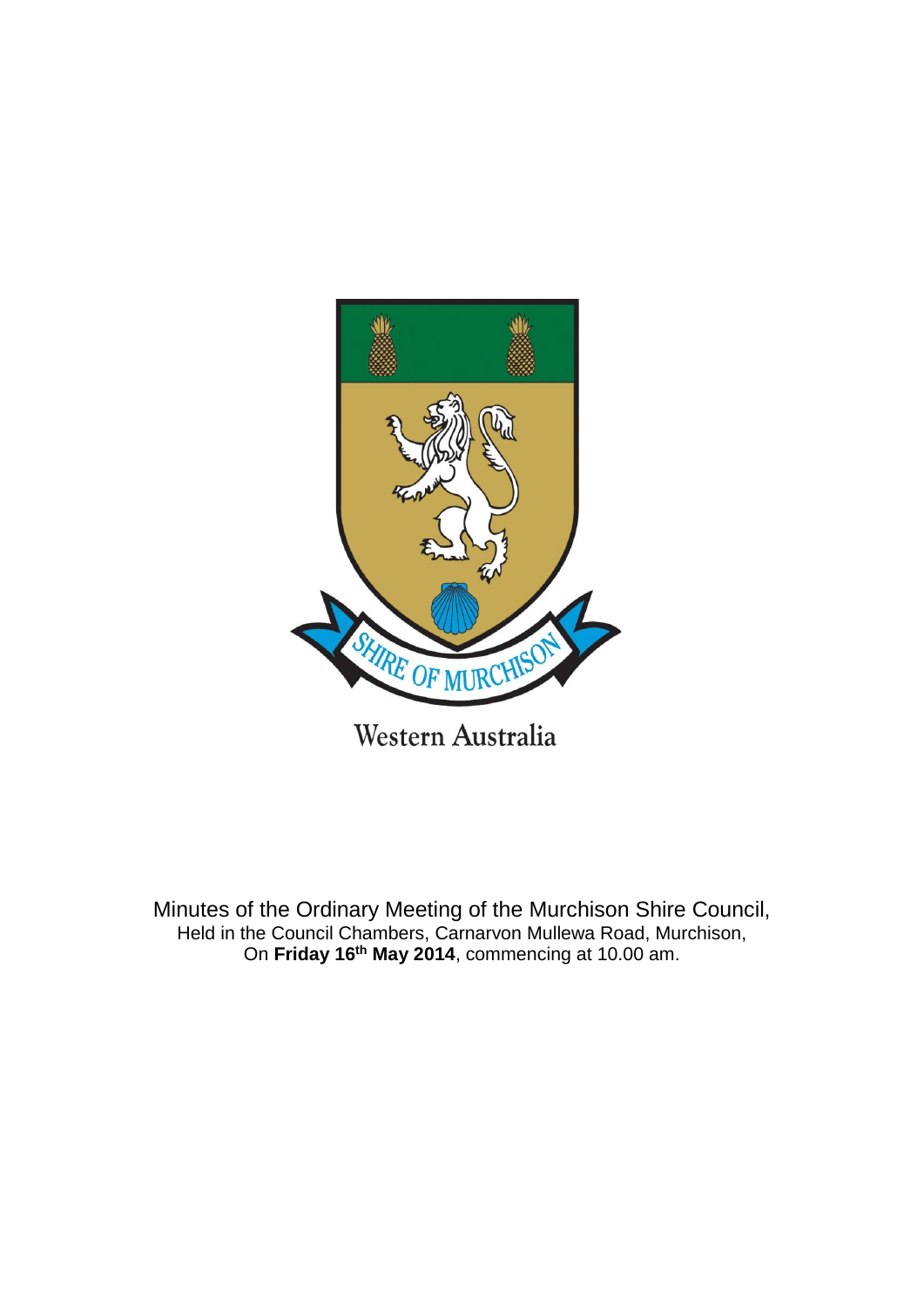# **TABLE OF CONTENTS**

| DECLARATION OF OPENING/ANNOUNCEMENT OF VISITORS 3<br>1.                                             |  |
|-----------------------------------------------------------------------------------------------------|--|
| RECORD OF ATTENDANCE/APOLOGIES/LEAVE OF ABSENCE 3<br>2.                                             |  |
| RESPONSE TO PREVIOUS PUBLIC QUESTIONS TAKEN ON NOTICE 3<br>3.                                       |  |
| 4.                                                                                                  |  |
| 4.1                                                                                                 |  |
| 5.                                                                                                  |  |
| 6.                                                                                                  |  |
| NOTICE OF ITEMS TO BE DISCUSSED BEHIND CLOSED DOORS 3<br>7.                                         |  |
| 8.                                                                                                  |  |
| 8.1                                                                                                 |  |
| ANNOUNCEMENTS BY PRESIDING PERSON WITHOUT DISCUSSION4<br>9.                                         |  |
| PETITIONS/DEPUTATIONS/PRESENTATIONS/SUBMISSIONS4<br>10.                                             |  |
| 11.                                                                                                 |  |
| 12.                                                                                                 |  |
| 13.                                                                                                 |  |
| 13.1                                                                                                |  |
| 13.2                                                                                                |  |
| 13.3                                                                                                |  |
| 14 <sub>1</sub>                                                                                     |  |
| 14.1                                                                                                |  |
| 14.2                                                                                                |  |
| 15.                                                                                                 |  |
| 16.                                                                                                 |  |
| 16.1                                                                                                |  |
| Accounts Paid during the period since the last list was adopted/endorsed by Council<br>16.2<br>16.3 |  |
| 16.4                                                                                                |  |
| 17.                                                                                                 |  |
| 17.1                                                                                                |  |
| 17.2                                                                                                |  |
|                                                                                                     |  |
| 18.1                                                                                                |  |
| 18.2                                                                                                |  |
| 18.3                                                                                                |  |
| 18.4                                                                                                |  |
| 19.                                                                                                 |  |
| 20.                                                                                                 |  |
| 21.                                                                                                 |  |
| 22.                                                                                                 |  |
|                                                                                                     |  |
| 22.1<br>23.                                                                                         |  |

 $17$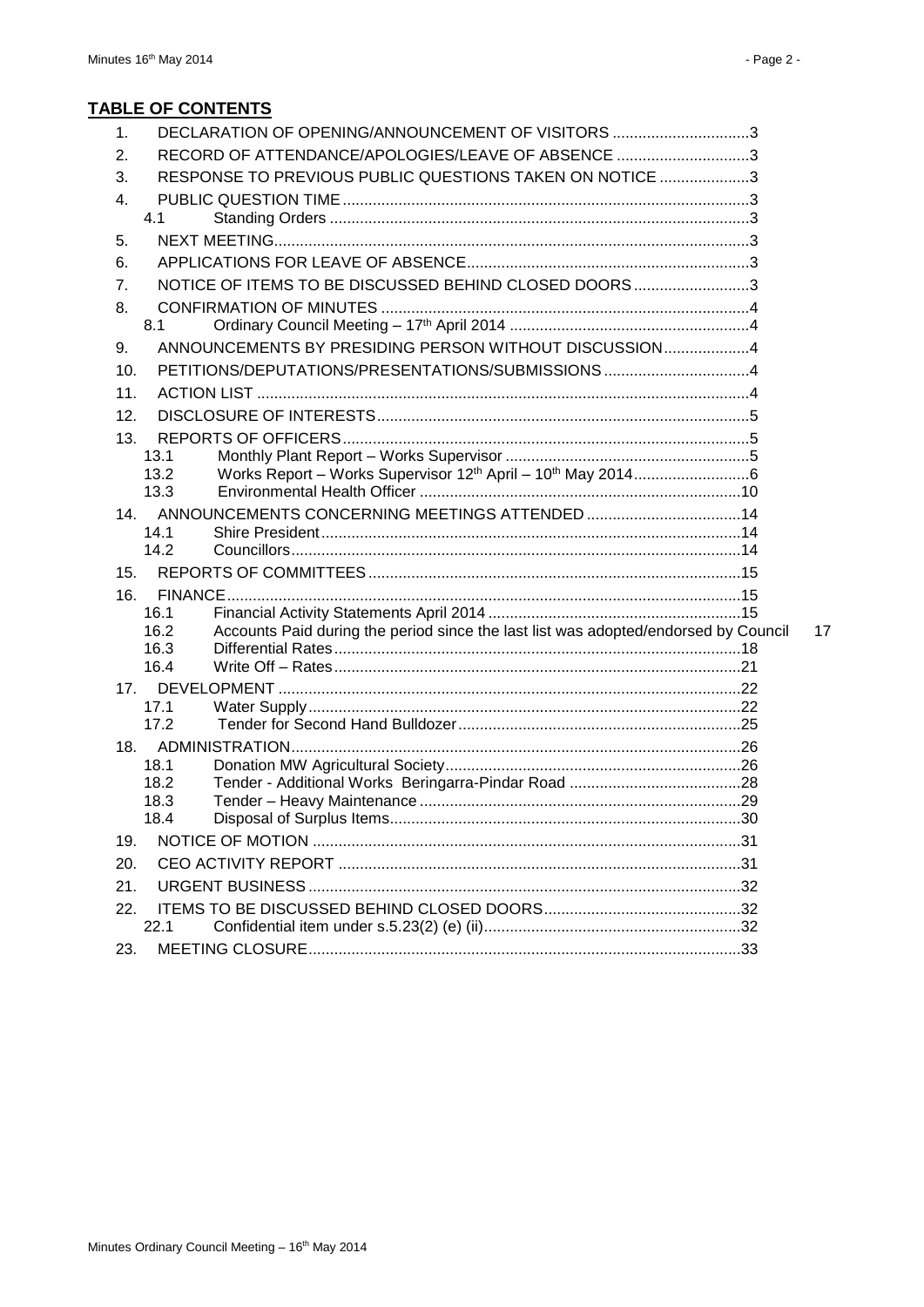### <span id="page-2-0"></span>**1. DECLARATION OF OPENING/ANNOUNCEMENT OF VISITORS**

The shire President declared the meeting open at 10:00am.

#### <span id="page-2-1"></span>**2. RECORD OF ATTENDANCE/APOLOGIES/LEAVE OF ABSENCE**

#### **Elected Members:**

Councillor M Halleen, Shire President Councillor R E Foulkes-Taylor, Deputy Shire President Councillor P Squires Councillor A Whitmarsh Councillor M Williams

#### **Staff:**

Jenny Goodbourn – Chief Executive Officer Brian Wundenberg - Works Supervisor

#### **Apologies:**

Nil

#### **Leave of Absence:**

Councillor S Broad.

#### <span id="page-2-2"></span>**3. RESPONSE TO PREVIOUS PUBLIC QUESTIONS TAKEN ON NOTICE** Nil.

### <span id="page-2-3"></span>**4. PUBLIC QUESTION TIME**

#### <span id="page-2-4"></span>**4.1 Standing Orders**

*Council Decision:* **Moved: Councillor Squires Seconded: Councillor Whitmarsh That the following Local Law-Standing Orders 2001 be stood down:** 8.2 Limitation on the number of speeches 8.3 Duration of speeches **Carried For: 5 Against: 0**

# <span id="page-2-5"></span>**5. NEXT MEETING**

The next meeting is scheduled for Friday 20<sup>th</sup> June 2014.

# <span id="page-2-6"></span>**6. APPLICATIONS FOR LEAVE OF ABSENCE**

| <b>Council Decision:</b><br><b>Moved: Councillor Williams</b>                          | Seconded: Councillor Whitmarsh |            |
|----------------------------------------------------------------------------------------|--------------------------------|------------|
| That Councillor Foulkes-Taylor be granted Leave of Absence from the June 2014 meeting. |                                |            |
| <b>Carried</b>                                                                         | For: $5$                       | Against: 0 |

# <span id="page-2-7"></span>**7. NOTICE OF ITEMS TO BE DISCUSSED BEHIND CLOSED DOORS**

There is one item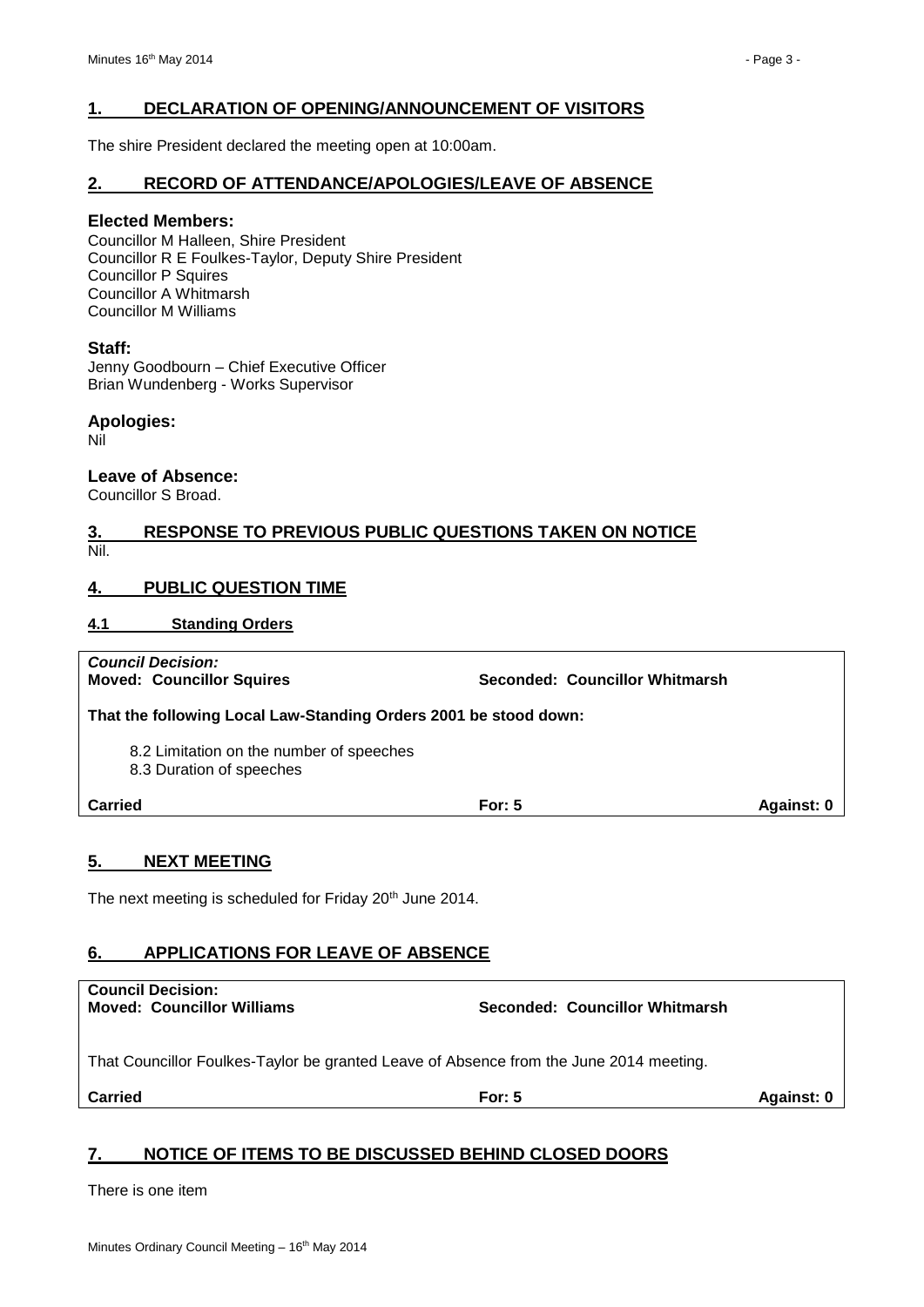#### <span id="page-3-0"></span>**8. CONFIRMATION OF MINUTES**

#### <span id="page-3-1"></span>**8.1 Ordinary Council Meeting – 17th April 2014**

#### **Background:**

Minutes of the Ordinary Meeting of Council have previously been circulated to all Councillors.

#### **Recommendation:**

That the minutes of the Ordinary Council meeting held on 17th April 2014 be confirmed as an accurate record of proceedings

#### **Voting Requirements:**

Simple majority

# *Council Decision:*

# **Moved: Councillor Foulkes-Taylor Seconded: Councillor Williams**

That the minutes of the Ordinary Council meeting held on 17<sup>th</sup> April 2014 be confirmed as an accurate record of proceedings.

**Carried For: 5 Against: 0**

### <span id="page-3-2"></span>**9. ANNOUNCEMENTS BY PRESIDING PERSON WITHOUT DISCUSSION** Nil

# <span id="page-3-3"></span>**10. PETITIONS/DEPUTATIONS/PRESENTATIONS/SUBMISSIONS**

Nil

## <span id="page-3-4"></span>**11. ACTION LIST**

| <b>No</b> | <b>Item</b>                                                         | <b>Action</b>                                                                                                                                                                                                                                                                                                                                                                                               | <b>Status</b>                                                                                                   |
|-----------|---------------------------------------------------------------------|-------------------------------------------------------------------------------------------------------------------------------------------------------------------------------------------------------------------------------------------------------------------------------------------------------------------------------------------------------------------------------------------------------------|-----------------------------------------------------------------------------------------------------------------|
| 1.        | <b>Classification of Pindar</b><br>Beringarra Road                  | Pindar - Beringarra programme of works being<br>established.                                                                                                                                                                                                                                                                                                                                                | Ongoing                                                                                                         |
| 2.        | <b>Community Centre</b><br>Kitchen                                  | Install Lockable Storage Area. Virtually complete<br>- final piece of architrave to be installed.<br>Architrave here                                                                                                                                                                                                                                                                                        | Will be finalised during<br>maintenance jobs<br>currently being<br>undertaken                                   |
| 3.        | Ongoing road agreement<br>issues                                    | Road closed - additional funds authorised by<br>CSIRO. Dust suppression job on hold due to<br>recent rain falls.                                                                                                                                                                                                                                                                                            | Works to commence<br>once water subsides.                                                                       |
| 4.        | <b>Establishment of Working</b><br>Group for Accident<br>Prevention | Following Annual Electors Meeting 2013 -<br>community wished to set up an accident<br>prevention group to help work towards road<br>safety and reduced RTA's. 4 people volunteered<br>but as yet no action. Had been envisaged this<br>would be a community group to provide<br>suggestions/ideas to Council but the CEO will call<br>an inaugural meeting and help with initial set up<br>to get it going. | Inaugural meeting to<br>be called by CEO -<br>email sent to<br>interested parties<br>Meeting to be<br>scheduled |
| 5.        | Litter initiatives                                                  | Anti litter poster completed. Signs ordered and<br>received.                                                                                                                                                                                                                                                                                                                                                | Signs to be installed at<br>appropriate places.                                                                 |
| 6.        | <b>Community Project Officer</b>                                    | Community or Council to investigate the options<br>for moving towards having a Community project<br>Officer. Working group needed to nut out the<br>definitions of the position in order to progress it.                                                                                                                                                                                                    | Advert in Monologue.<br>Meeting to be called                                                                    |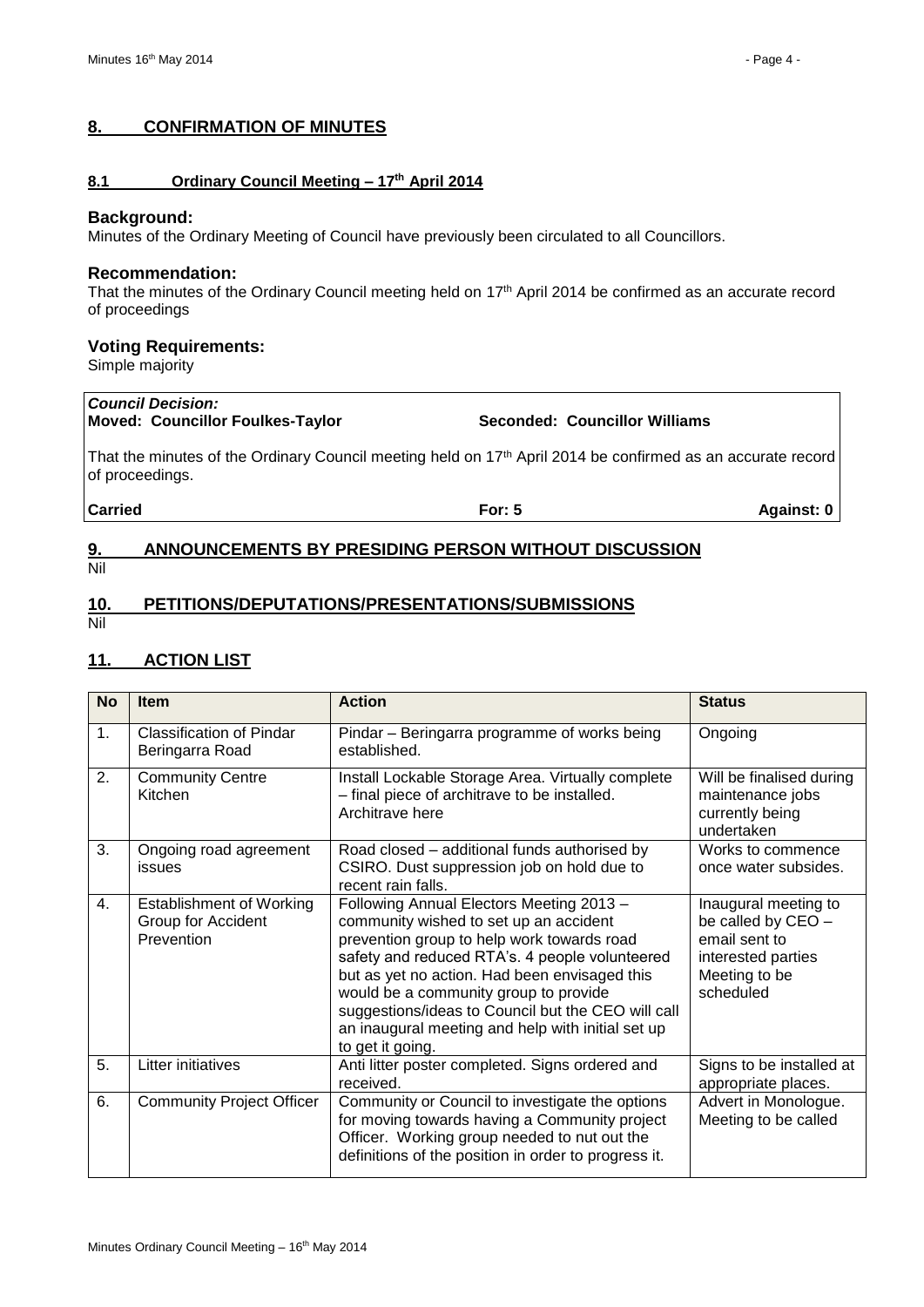### **Recommendation:**

That the Action List be accepted.

# **Voting Requirements:**

Simple majority

| <b>Council Decision:</b><br><b>Moved: Councillor</b> | Seconded: Councillor   |  |
|------------------------------------------------------|------------------------|--|
| That the Action List be accepted.                    |                        |  |
| <b>Carried</b>                                       | Against: 0<br>For: $5$ |  |

## <span id="page-4-0"></span>**12. DISCLOSURE OF INTERESTS**

Cr Squires has declared an interest in items 18.2 & 18.3

# <span id="page-4-1"></span>**13. REPORTS OF OFFICERS**

#### <span id="page-4-2"></span>**13.1 Monthly Plant Report – Works Supervisor**

| <b>April 2014</b>              |      |                 | <b>Hours</b> |              |            |              |              | <b>YTD</b>             |             |
|--------------------------------|------|-----------------|--------------|--------------|------------|--------------|--------------|------------------------|-------------|
|                                |      |                 |              | <b>Start</b> | <b>End</b> |              | <b>Total</b> | <b>Operating Costs</b> |             |
| <b>Plant Item</b>              | Year | <b>Rego</b>     | 1 July '13   | Hrs/kms      | Hrs/km     | <b>Month</b> | <b>YTD</b>   | <b>Plant</b>           | <b>Fuel</b> |
| Cat Grader 12H P.02            | 2005 | <b>MU 141</b>   | 9996         | 10876        | 11008      | 132          | 868.00       | 16287.17               | 19640.33    |
| Cat Grader 12M P.03            | 2008 | <b>MU 51</b>    | 5844         | 7001         | 7130       | 129          | 1286.00      | 18606.93               | 28749.29    |
| Volvo Loader P.27              | 2006 | <b>MU 65</b>    | 5420         | 6175         | 6218       | 43           | 798.00       | 17412.99               | 16580.26    |
| Komatsu Dozer P.11             | 1997 |                 | 8208         | 8600         | not        | used         | 392.00       | 27161.85               | 10778.92    |
| <b>Bomag Padfoot P.68</b>      | 2013 | <b>MU 177</b>   | 0            | 210          | 231        | 21           | 231.00       | 1157.90                | 4812.11     |
| JD Grader P.01                 | 2011 | MU 121          | 3040         | 4294         | 4378       | 84           | 1338.00      | 19239.18               | 38016.40    |
| <b>Bomag Roller P.43</b>       | 2012 | 1DVH736         | 1097         | 1599         | 1624       | 25.00        | 527.00       | 4274.22                | 7456.43     |
| Cat 938G Loader P.41           | 2004 | MU 193          | 4078         | 4355         | 4364       | 9            | 286.00       | 5675.58                | 5138.98     |
| Kenworth P/Mover P.61          | 2004 | <b>MU 000</b>   | 7174         | 24395        | 25669      | 1274         | 18495.00     | 17176.50               | 23456.38    |
| Iveco P/Mover P.09             | 2003 | 1AGW988         | 267205       | 278390       | 280100     | 1710         | 12895.00     | 5658.59                | 12253.92    |
| Nissan UD P.07                 | 2009 | 000 MU          | 141649       | 164232       | 166835     | 2603         | 25186.00     | 14723.96               | 20650.95    |
| <b>Iveco Tipper Conv P.10</b>  | 2004 | <b>MU00</b>     | 157865       | 167810       | 8009       | 159801       | 149856.00    | 9687.62                | 17439.62    |
| Generator 1-110kva             | 2011 |                 | 7315         | 12189        | 12886      | 697          | 5571.00      | 3362.79                | 128193.10   |
| Generator 2-110kva             | 2011 |                 | 6897         | 8607         | 8607       | $\mathbf 0$  | 1710.00      |                        |             |
| <b>Maintenance Gen P.33</b>    |      |                 | 658          | 1819         | 2871       | 1052         | 2213.00      | 10921.52               | 3500.92     |
| <b>Construction Gen P.32</b>   |      |                 | 11770        | 15931        | 16405      | 474          | 4635.00      | 1343.25                | 4176.51     |
| Kubota 6kva Gen P.66           | 2012 |                 | 1844         | 3927         | 4153       | 226          | 2309.00      | 252.00                 | 3421.43     |
| <b>Mitsubishi Canter P.06</b>  | 2010 | 01 MU           | 82788        | 105590       | 107900     | 2310         | 25112.00     | 10286.45               | 7261.52     |
| <b>Isuzu Construction P.64</b> | 2013 | MU 140          | 0            | 19471        | 23970      | 4499         | 23970.00     | 2470.38                | 3798.51     |
| Toyota Prado P.55              | 2012 | MU <sub>0</sub> | 9557         | 18297        | 21253      | 2956         | 11696.00     | 1089.37                | 1760.61     |
| <b>RAV4 P.63</b>               | 2013 | MU 1011         | 0            | 17641        | 17691      | 50           | 17691.00     | 824.47                 | 1694.49     |
| Great Wall P.57                | 2012 | MU 167          | 11257        | 23786        | 25314      | 1528         | 14057.00     | 1492.09                | 2722.73     |
| <b>Isuzu Dmax P.28</b>         | 2009 | <b>MU 300</b>   | 154278       | 169385       | 170250     | 865          | 15972.00     | 3091.25                | 3483.28     |
| Toyota Hilux P.40              | 2011 | MU 1018         | 93250        | 127180       | 127915     | 735          | 34665.00     | 4707.14                | 7079.98     |
| Isuzu T/Top P.54               | 2005 | MU 1002         | 116400       | 134250       | 138000     | 3750         | 21600.00     | 7897.37                | 5707.17     |
| <b>Mercedes PTV P.60</b>       | 2004 | MU 1009         | 97283        | 98508        | 98662      | 154          | 1379.00      | 562.00                 | 149.92      |
| Side Tipper P.18               | 2001 | MU2010          | 25303        | 40950        | 42016      | 1066         | 16713.00     | 13117.85               | n/a         |
| Side Tipper P.17               | 2001 | MU 662          | 66102        | 77547        | 77649      | 102          | 11547.00     | 12424.77               | n/a         |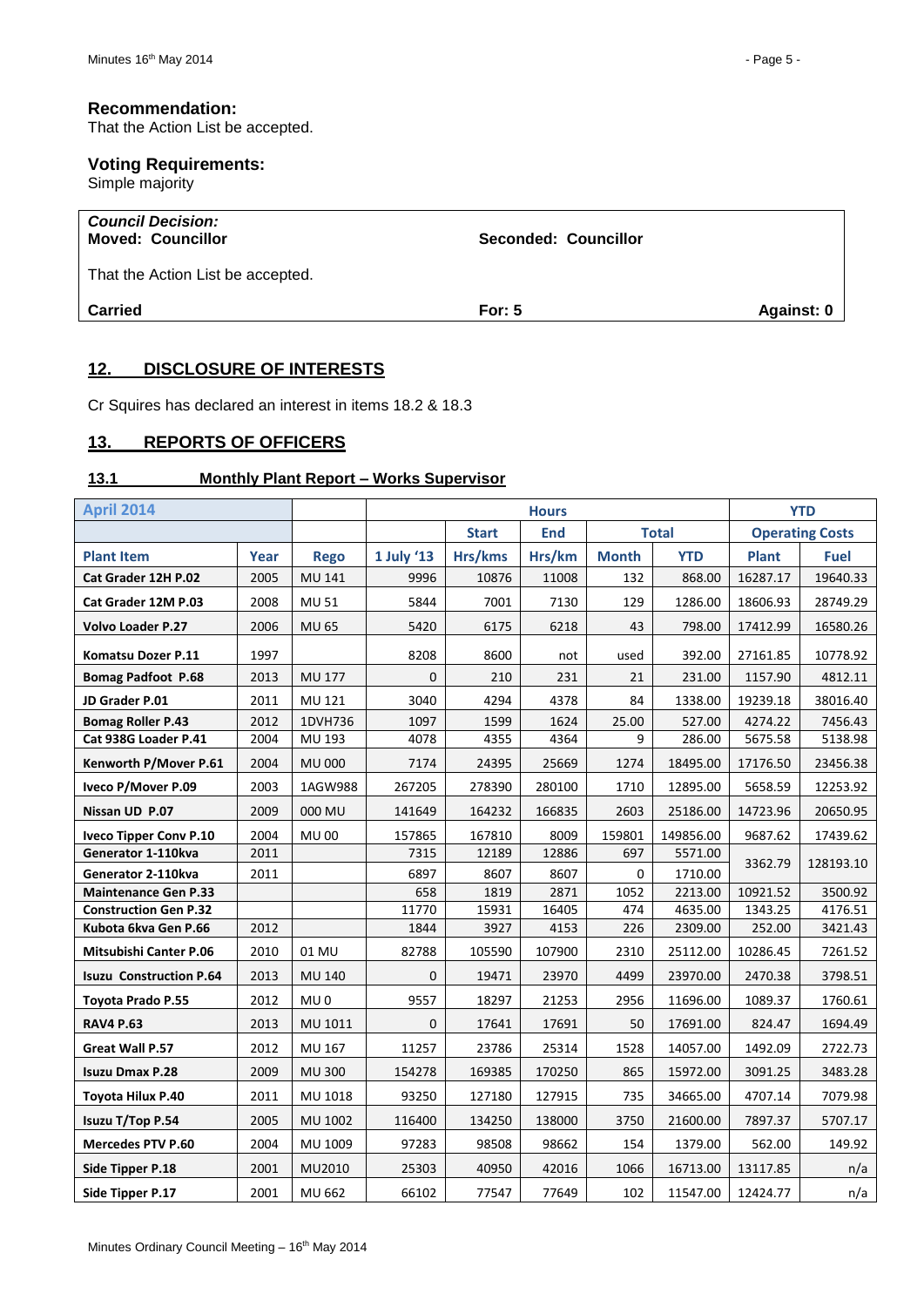| Roadwest S/Tipper P.67          | 2013 | 1T0Q427        | $\Omega$ | 10146 | 11196 | 1050     | 2625.00     | 1737.42  | n/a     |
|---------------------------------|------|----------------|----------|-------|-------|----------|-------------|----------|---------|
| Tri-Axle L/L Float P.13         | 2008 | MU 663         | 3769     | 11483 | 83969 | 72486    | 80200.00    | 6668.33  | n/a     |
| 45ft Flat Top P.59              | 1978 | 1THH060        | 25       | 359   | 0     | $-359$   | $-25.00$    | 0.00     | n/a     |
| No. 2 Float P.14                | 2001 | MU 2004        | 26835    | 41489 | 12804 | $-28685$ | $-14031.00$ | 12134.31 | n/a     |
| 30000L W/Tanker P.24            | 2005 | <b>MU 2024</b> | 26524    | 36469 | 36819 | 350      | 10295.00    | 7783.92  | n/a     |
| Dog Fuel Trailer P.48           | 1979 | MU 2026        |          |       |       |          | n/a         | 1860.96  | n/a     |
| Dog Fuel Trailer P. 49          | 1972 | MU 2005        |          |       |       |          | n/a         | 2068.08  | n/a     |
| Dolly 1-Red P.05                | 2001 | MU 2003        | 24567    | 27725 | 27972 | 247      | 3405.00     | 9720.77  | n/a     |
| Dolly 2-Black P.08              | 2000 | MU 2009        | 562      | 13830 | 14897 | 1067     | 14335.00    | 10685.16 | n/a     |
| <b>New/H Ford Tractor</b>       | 2006 | MU 380         | 1596     | 1705  | 1711  | 6        | 115.00      | 286.00   | 567.80  |
| <b>Forklift</b>                 |      |                | 11847    | 11971 | 11984 | 13       | 137.00      | 1611.86  | 240.18  |
| Caravans                        |      |                |          |       |       |          | n/a         | 6505.44  | n/a     |
| <b>JD Ride on Mower</b>         |      |                | 293      | 423.6 | 440   | 16.4     | 147.00      | n/a      | n/a     |
| <b>Generator Perkins P.34</b>   |      | H/Maint        | 0        |       | swap  |          | no clock    | 1617.42  | 1518.58 |
| Generator 9KVA P.65             | 2013 | Mechanic       | $\Omega$ |       | swap  |          | 1423.00     | 983.70   | 3797.53 |
| <b>Heavy Maint Trailer P.62</b> |      | MU 446         |          |       |       |          | n/a         | 3231.15  | n/a     |

#### <span id="page-5-0"></span>**13.2 Works Report – Works Supervisor 12th April – 10th May 2014**

#### **Construction Crew**

Crew have finished the 1km section of dust suppression works (forming up, carting in gravel and spreading and rolling) in front of Tallering homestead and have also constructed two new bunds 500m just inside our south boundary. With the completion of works at Tallering all plant and equipment was then moved to Yuin station.

With the good rains (73mm) that Yuin station received, road repairs were required on a 1.8km section south of the homestead before crew could start on the 1km section of dust suppression works. More rain fell around the shire on the weekend of Sunday 4<sup>th</sup> May with Yuin receiving another 15.5mm. Because of all the rain and more rain forecast for Wednesday/Thursday  $7<sup>th</sup>/8<sup>th</sup>$  May (Yuin had 41mm) crew worked around the works depot and settlement doing tyre repairs and general maintenance on plant.

The dust suppression works at Yuin will now be on hold due to the road being too wet to cart gravel from the gravel pit to work site. (7km with 2.5km of station road)

On Monday the 12<sup>th</sup> May we are hoping to move plant and equipment from Yuin to the next section of works being the McNabbs corner and the new 24ft grid (Yuin/Twin Peaks boundary grid on the Beringarra-Pindar Road) just south of Twin Peaks/McNabbs road intersection.

While in this area bunding and drainage works are required both north and south of the McNabbs/Twin Peaks intersection. Refer to Google earth photo attachments

By moving onto these works, hopefully by the time we are finished then the roads around Yuin would have dried enough for crew to return to the dust suppression.

#### **Maintenance Crew**

All roads around the Mt Wittenoom area and back to the Settlement have been completed along with the 3-4 sections of scouring (bitumen section 36km south) on the Carnarvon-Mullewa road.

On the 16<sup>th</sup> April crew commenced maintenance grading on the Carnarvon-Mullewa road heading north from the Settlement. As of 12<sup>th</sup> May they were 12km north of Curbur homestead.

With the wet weather we have had in the last 2 weeks team have started to double cut on some sections. (pulling in heavy from both sides and rolling)

Glen and Neil will continue heading north to the boundary on the Carnarvon-Mullewa road then back to Beringarra-Byro and start a full grade heading to Milly-Milly.

#### **Heavy Maintenance**

Sandy and Paul finished the Heavy Maintenance schedule for the year on the 17<sup>th</sup> April with the last of the works being on the 3km section south of Byro - pulling in wetting and rolling sub grade in readiness for the construction crew to complete with gravel sheeting later in the year.

Now that the heavy maintenance is finished Sandy has joined the construction crew driving the semi water truck.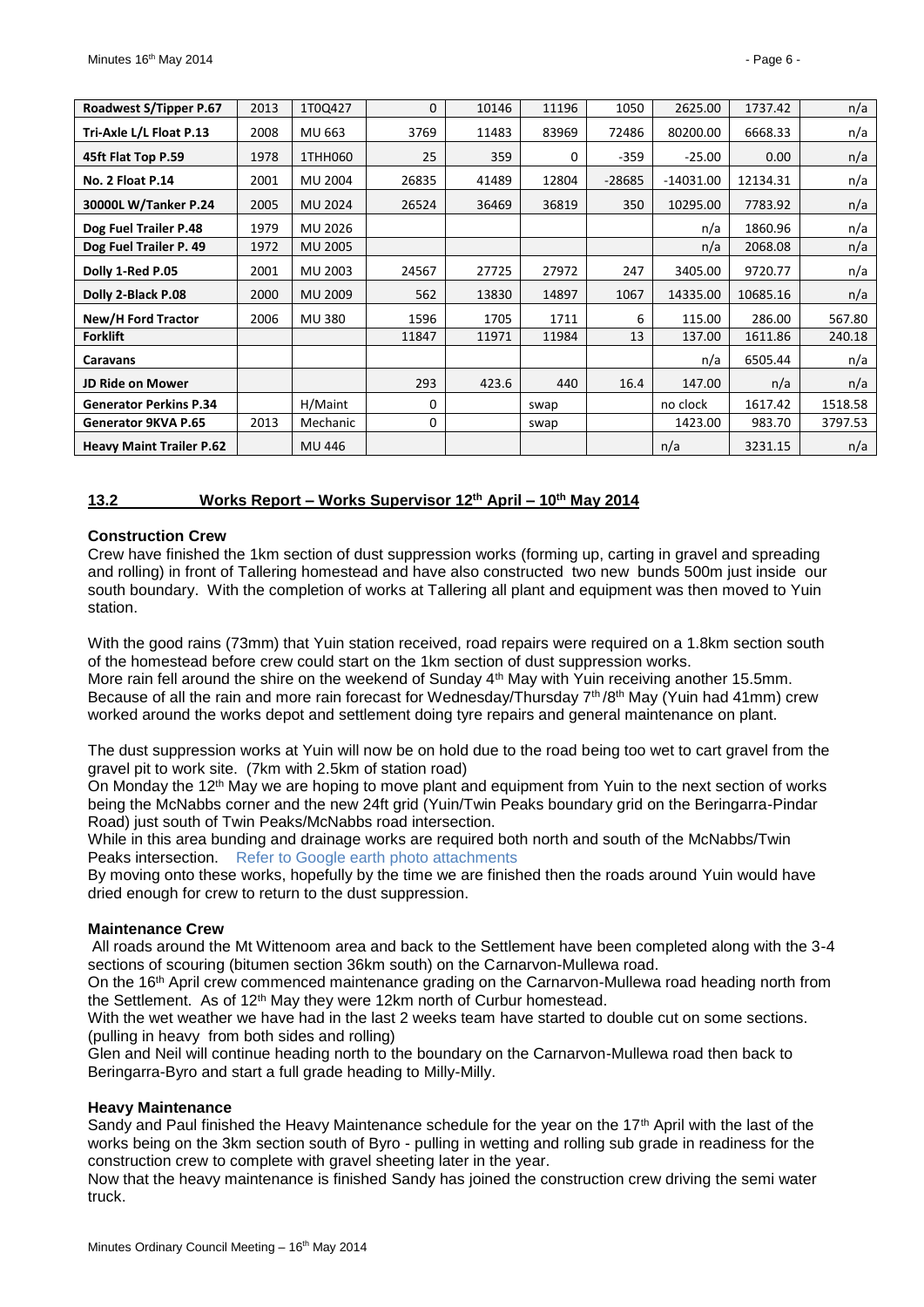Squires Resources (2 x graders) have now started a maintenance grade on the Beringarra-Pindar road beginning with sandy sections first due to the rainfall on the southern end. They will then move on to complete a full grade.

As of the 8th May things have come to a stop (maintenance grading) from Yuin to south Boundary. Monday the 12<sup>th</sup> May I am hoping to move the contract graders up to Boolardy and start on the section from Pia/Boolardy boundary grid to MRO.

#### **Flood Damage**

The inspection of flood damage to the roads in the north of the shire was carried out on the 15<sup>th</sup>and 16<sup>th</sup> April by Greenfield's - Nigel Goode, MRD representative Spotty and myself Brian Wundenberg Works Supervisor of the Shire of Murchison.

Roads Inspection for Flood Damage and Estimated Repair Costs:

|                          | Total | \$2,163,084.31 |
|--------------------------|-------|----------------|
| <b>Erong Road</b>        |       | \$246,378.47   |
| Yunda Road               |       | \$535,251.55   |
| Beringarra-Cue Road      |       | \$49,297.18    |
| Mileura-Nookawarra Road  |       | \$821,861.32   |
| Beringarra-Mt Gould Road |       | \$510,295.79   |

Thanks to Simon and Natalie Broad of Beringarra station for accommodation and meals. **Grids**

On the 4<sup>th</sup> May I had the shire grid contractor clean out the second grid south of Yuin. This grid is a flow through and was full of dirt. I also had the contractor put in some channels to direct water to the flow through. See photo No. 1 and No. 2. Works very well.

#### **Staff Leave**

All outside staff from the heavy maintenance, construction and maintenance crew worked extra days up to allow them to have a 10 day break over the Easter/Anzac period. William & Colleen 05/05/14 – 08/05/14 - 4 days off

Sandy this week off due to weather, back on deck Monday 12/05/14

Trevor and Leanne 05/05/14 – 30/05/14 - Annual Leave

#### **General**

Monday 14/04/14 - Road inspection and pick up - Beringarra-Pindar road.

Tuesday/Wednesday 15th/16th April - Flood damage inspection of roads in north of shire.

Thursday 17/04/14 - Council meeting.

Thursday 24/04/14 – Set up road closed sign on Beringarra-Pindar road.

Tuesday 29/04/14 - Inspection of road damage on Carnarvon-Mullewa Rd between Pinegrove and Bullardoo and then across to construction crew working at Tallering on dust suppression.

Wednesday 30/04/14 - Working with construction crew on repairs to road south of Yuin.

Thursday 01/05/14 - Working with construction crew then back to settlement for meeting with CEO.

Friday 02/05/14 – Into Geraldton for tyres on ute and general shopping for shire.

| Name                           | Length of<br>Road | SLK's<br>Graded<br>this month | Heavy-Road<br>Maintenance/Repairs<br>Loader-truck | Comments                              |
|--------------------------------|-------------------|-------------------------------|---------------------------------------------------|---------------------------------------|
| Beringarra /Pindar             | 319.80km          | 12 km<br>40km                 |                                                   | By Construction crew<br>By contractor |
| Erong                          | 63.12km           |                               |                                                   |                                       |
| Beringarra/Byro                | 90.89km           |                               |                                                   |                                       |
| Twin-Peaks/Wooleen             | 47.65km           |                               |                                                   |                                       |
| Boolardy/Kalli                 | 57.30km           |                               |                                                   |                                       |
| Byro/Woodleigh                 | 71.00km           |                               |                                                   |                                       |
| New Forrest/Yallalong          | 36.18km           |                               |                                                   |                                       |
| M <sup>c</sup> Nabb/Twin-peaks | 49.75km           |                               |                                                   |                                       |
| Yallalong-West                 | 34.46km           |                               |                                                   |                                       |
| Mileura/Nookawarra             | 49.08km           | 15km                          |                                                   | Patch - Flood damage                  |

#### ROADS GRADED 12/04/2014 – 10/05/2014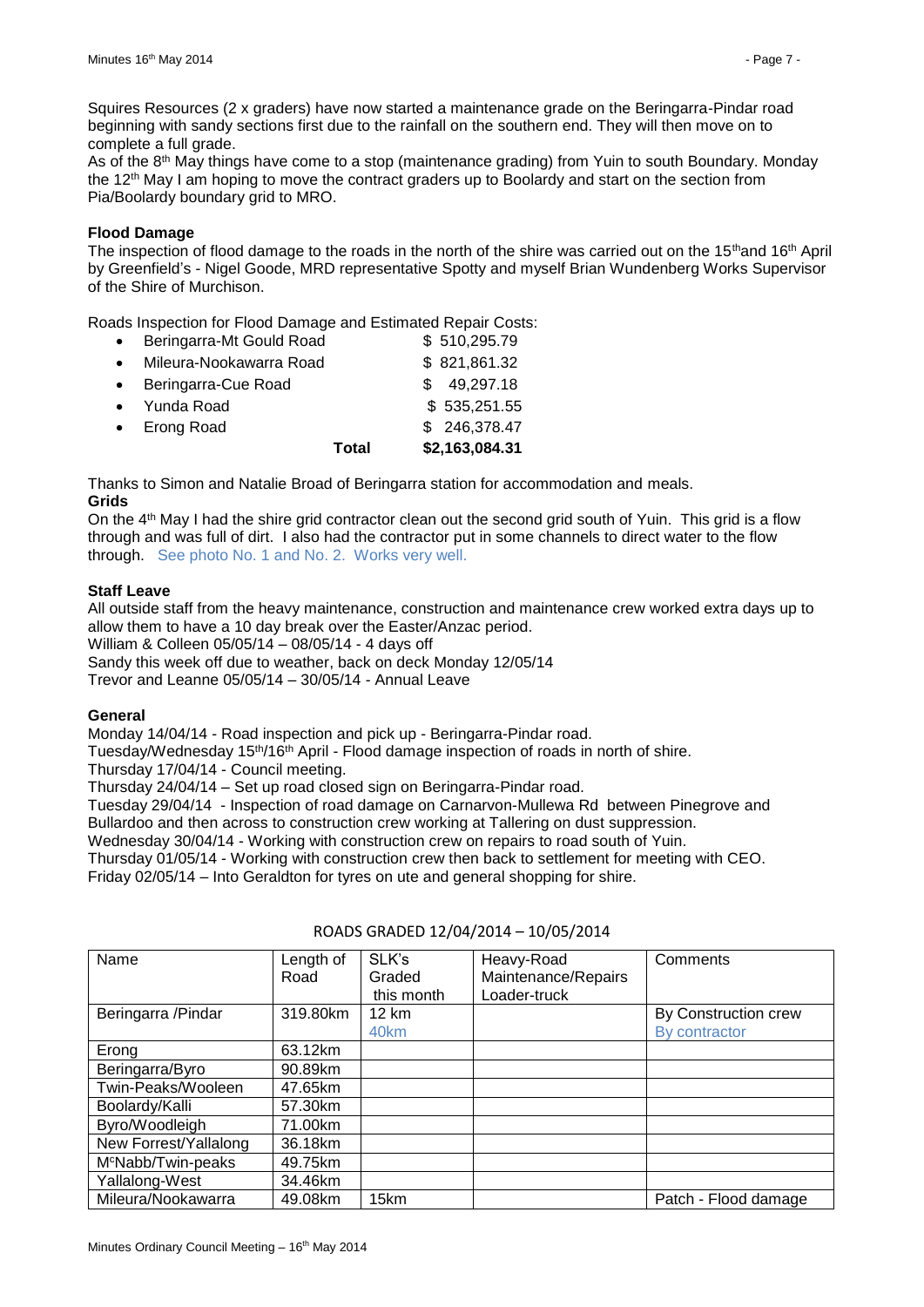| Muggon                      | 38.75km  |                 |                        |
|-----------------------------|----------|-----------------|------------------------|
| Manfred                     | 34.55km  |                 |                        |
| Beringarra/Mt Gould         | 34.80km  | 8km             | Patch - Flood damage   |
| Tardie/Yuin                 | 13.20km  |                 |                        |
| Innouendy                   | 9.30km   |                 |                        |
| <b>Boolardy Homestead</b>   | 2.00km   |                 |                        |
| Yunda Homestead             | 32.80km  |                 |                        |
| Meeberrie Woolleen          | 25.22km  | 15km            |                        |
| Mt Wittenoom                | 37.55km  |                 |                        |
| Woolleen/Mt Wittenoom       | 33.85km  |                 |                        |
| Beringarra Cue              | 109.82km |                 |                        |
| <b>Boolardy Wooleen</b>     | 19.08km  |                 |                        |
| Kalli Cue East              | 21.87km  |                 |                        |
| Coodardy Noondie            | 19.92km  |                 |                        |
| <b>Butchers Track</b>       | 64.54km  |                 |                        |
| <b>Butchers Muggon</b>      | 23.80km  |                 |                        |
| <b>Murchison Settlement</b> | 2.00km   | 2km             |                        |
| Pinegrove Yallalong         |          |                 |                        |
| Carnarvon-Mullewa           | 278.63km | 65km            |                        |
|                             |          | 1 <sub>km</sub> | Shoulder grading south |
|                             |          |                 | of settlement.         |
| Woolgorong-South            | 15.00km  |                 |                        |
| Nookawarra homestead        |          |                 |                        |
| Errabiddy-Bluff             | 12km     | 12km            |                        |
| Air strip Graded            |          |                 |                        |

Total graded this month 170km

#### **Shire of Murchison 2014/2015 Road Works Report**

#### **Construction Crew**

As of 28/04/2014 crew are working on the 3 dust suppression jobs – Tallering, Yuin and Pia Community on the Beringarra-Pindar Road. This involves 1 km of forming up road plus gravel sheeting and rolling in readiness for bitumen at a later date in the year. (DEC)

While crew are working their way up the Beringarra-Pindar road and are in the area they will also do the approaches to the two new grids - one at Yuin homestead (this will be done when crew do the dust suppression works at Yuin) and the second at the Yuin/Twin Peaks boundary grid. Improvements will also be completed to corner known as McNabbs just north of this grid. Works on this corner will help prevent water from sitting on the road and improve the line of sight when approaching the new grid from the north.

With the rains that have fallen in the last month (May) there are two bad sections that require attention on the Beringarra-Pindar road.

The first is located at the northern end of Parkers Hill from the intersection of McNabbs -Twin-Peaks road heading north for 3.5km. This section requires 4 new bunds plus drains to prevent water running down the road and washing away what gravel is left until this section comes into a works program. (there is a small stony patch in this section of road requiring gravel sheeting which we may be able to do while in the area. Approx. 300m. See Google earth photo 2

The second section is from the boundary grid of Yuin/Twin Peaks south for 2.770km. This section will also require new bunds and drains. (There is an old road that runs across the Beringarra-Pindar road on the west side to east) Talking to Rossco he informs me this old road has had some bunding but maybe more is required to prevent water running down the old road and sitting on the corner of Beringarra-Pindar road. See Google earth photo 1.

With the completion of these works and the dust suppression on the Beringarra-Pindar road crew will move back to the Carnarvon-Mullewa road and complete the reforming/gravel sheeting works on the road south of Byro.

#### **1. Carnarvon/Mullewa Road**

#### **2014/2015 Works Programme**

 The two calcrete sections south and north of Tin Hut creek require boxing out to a depth of 100mm. Fresh dirt needs to be pulled in from both sides and then remixed with polycom added, re-crushed and laid back down with a good rolling.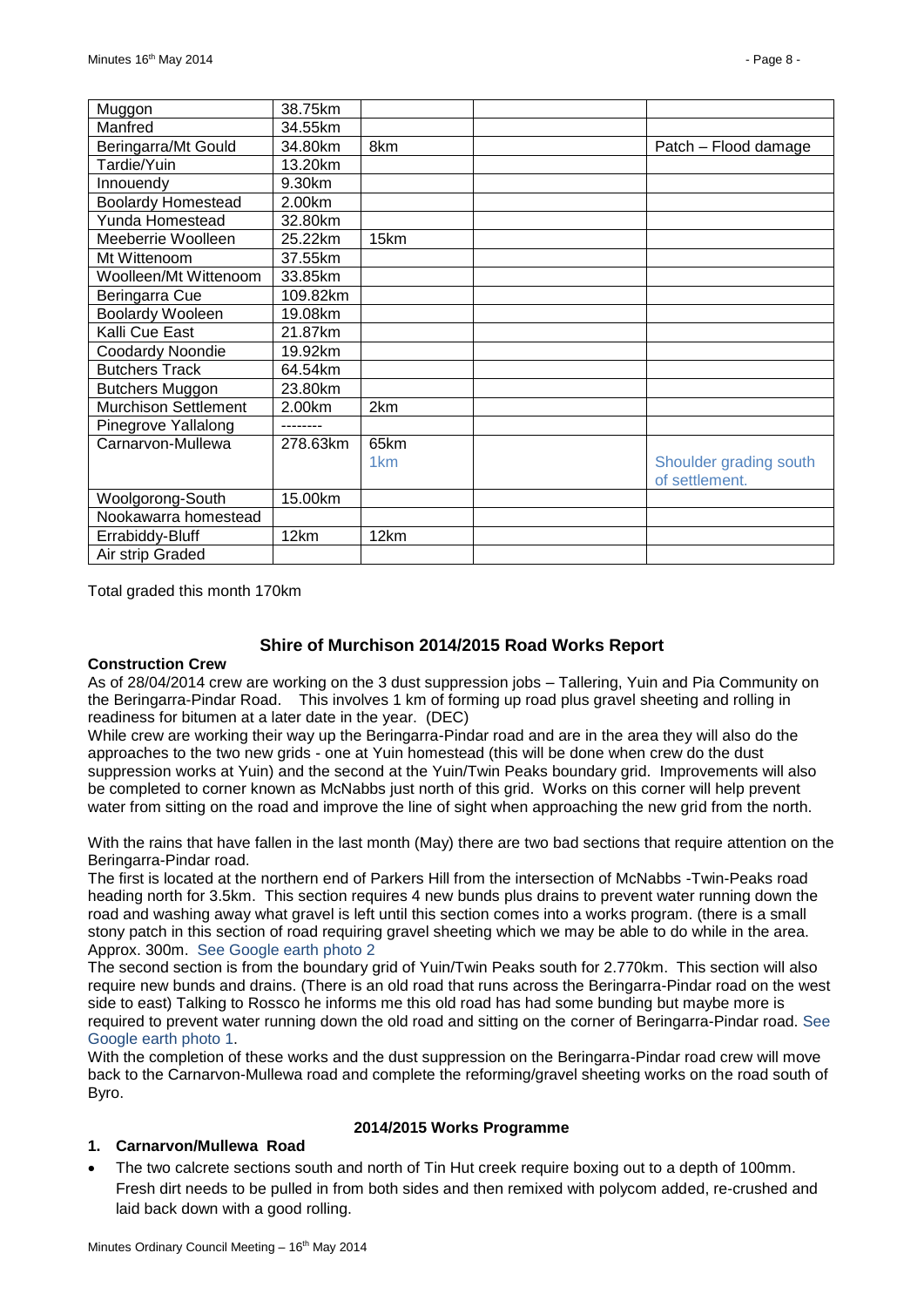Just on the southern end of this section (calcrete) water lays on the road. This was picked up in this year's road inspection and will require about 1km of gravel sheeting plus improvements to bunds, drains and contour banks.

 We talked about reforming 20km of low flat areas of road per year. One section would be from the Woodleigh/Byro turn-off south for 2.5km. Need to improve the water flow at the bunds as water lays here in wet times. These sections will need to be boxed out, replaced with calcrete and good drainage on down side alongside of the bund to be installed.

# **2. Woodleigh/Byro Road.**

 Requires gravel sheeting of stony sections, straightening out of some corners, new bunds and repairs to existing bunds.

# **3. Carnarvon/Mullewa Road**

 5.2km north of Mt Narryer - water lays on road. This is a 1km section - Rebuild where water lays (about 400m) up 400mm. The rest of this section needs reforming by pulling in from sides and then gravel sheeting 150mm. Re-dress bunds and drains.

# **4. Carnarvon/Mullewa Road**

27km north of settlement - water lays on road.

This is a 1.5km section of road that requires reforming up by ripping both sides of road and sheeting with **Calcrete** 

 Requires one new bund and drains need to be flatter and longer on west side. Need to place a contour on east side of the road from bund to bund.

# **5. Carnarvon/Mullewa Road**

• Sealing of the 4km section north of Murchison River.

# **6. Beringarra/Pindar Road**

• Sealing of the 3 dust suppression jobs. Tallering, Yuin and Pia Community

# **7. Beringarra/Cue Road**

Put in off shoot drains.

 Requires new floodway's in various places. Repairs to the shoulder on west side of road 2km south of Mileura station homestead. Place in a contour bank on west side of road 400m south of shoulder. Repair to prevent shoulder damage (This may come under flood damage repairs) Remove all but boundary grids.

# **8. Wooleen/Mt-Wittenoom Road**

2.4km of new alignment

Clear the new alignment – shape up road, gravel sheet where required, box out floodway and replace with gravel. Place stone wall in floodway. Put in new driveway for Wooleen station. New alignment through small creek at Wooleen wool shed.

# **9. Meeberrie/Wooleen Road**

 Finish off the gravel sheeting program from last year from the intersection of Carnarvon/Mullewa road through to the big windmill at Wooleen flats. Some of this section has been completed (we moved last year due to weather)

# **10. Carnarvon/Mullewa Road**

Forming up and gravel sheeting from the settlement to Butchers Track turn off - 8km.

# **11. Twin Peaks Mc Nabb's Road**

3.1km of Calcrete sheeting south from Sanford River.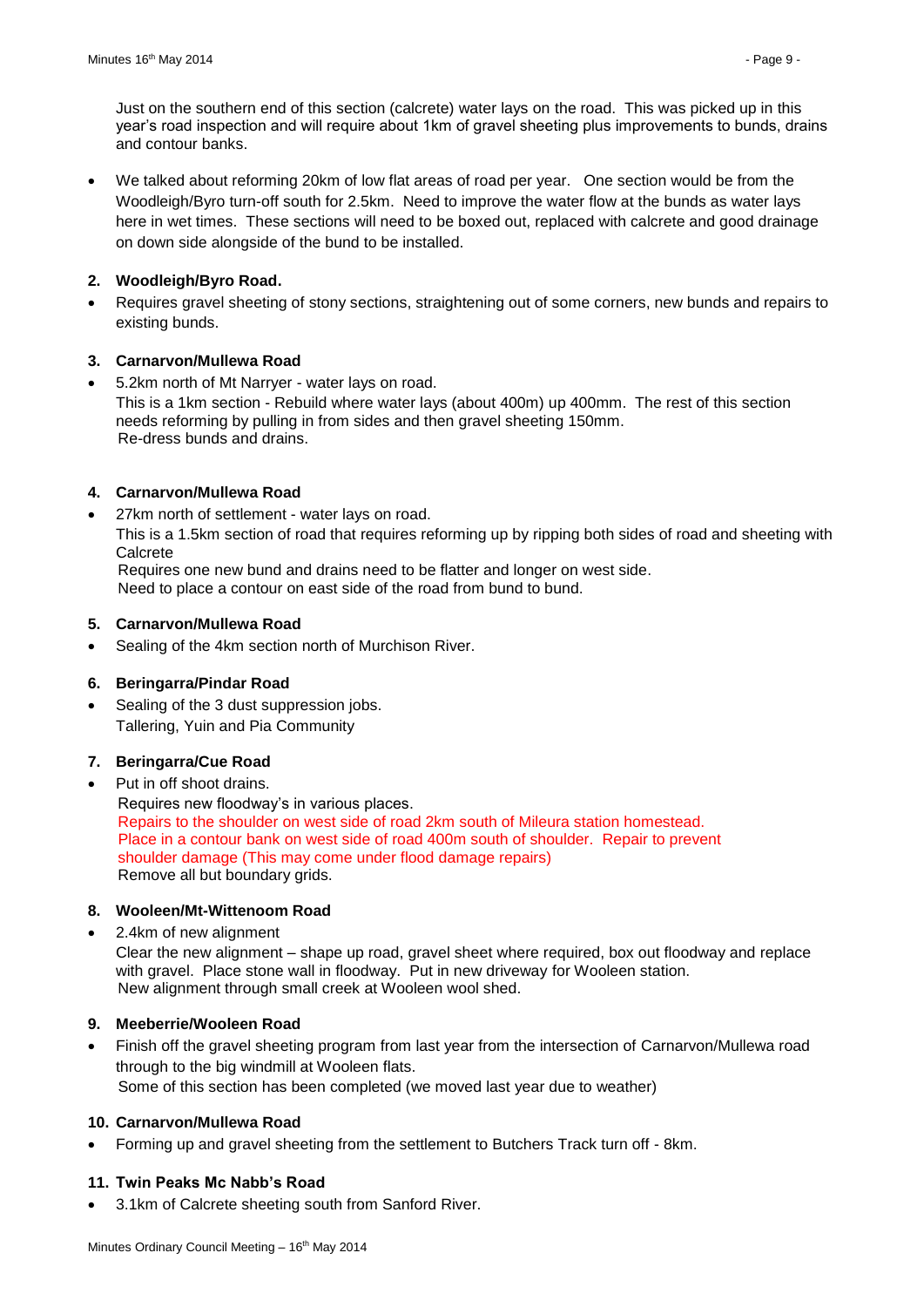#### **12. Butchers Track Road**

 Gravel sheeting over stony section west from Muggon shed turn-off - 1.2km More Bunds and drains 5km before western boundary. Signage required.

#### **13. Concrete Crossings for Repairs This Year**

 Murchison River crossing at Yallalong on the Yallalong-Coolcalalaya road. Yarra-Yarra crossing 3km south of Byro on the Carnarvon/Mullewa Road. Repairs to The Murchison River crossing on the Wooleen/Twin Peaks road.

#### *The works supervisor ran through his report:-*

*Maintenance crew will not be doing Beringarra-Byro as advised in the report. Following last week's rain they will head south on the Carnarvon-Mullewa Road and do a full grade and patch grade the new Forrest-Yallalong and Twin Peaks roads.* 

*Plant hours down a bit due to stand down time following the rain.*

*Cr Foulkes-Taylor commented that the Works supervisor is providing a good solid report and this lets the Councillors know what is happening. Cr Foulkes-Taylor queried how long it will take to get the flood damage money approved. The CEO advised that the Department of Premier and Cabinet have already signed off on the claim.*

*There was discussion on additional bunding works and works on McNabbs corner and south of the Murgoo Wool shed turn off.*

*Council broke for morning tea at 10:35 am*

*Relieving Project Officer, Gary Martin joined council for morning tea. Council resumed the meeting at 10:50am*

*There was discussion on the proposed 14/15 road works programme. Cr Williams advised that he had recently travelled along the Beringarra-Cue Road and the recent water is causing more damage to the shoulders. We will need to call a tender to address the drainage issues as previously discussed which will help to maximise the life of the bitumen seal but may need to do a quick fix to stop it deteriorating prior to these works being organised.*

*There was discussion on whether the shire can access gravel from pastoral leases without the owners consent. Cr Whitmarsh thought it was part of the pastoral lease. CEO to investigate.*

#### **Recommendation:**

That the Work's Supervisor's report be accepted.

#### **Voting Requirements:**

Simple majority

| <b>Council Decision:</b><br><b>Moved: Councillor Whitmarsh</b> | Seconded: Councillor Foulkes-Taylor |            |
|----------------------------------------------------------------|-------------------------------------|------------|
| That the Work's Supervisor's report be accepted.               |                                     |            |
| Carried                                                        | For: $5$                            | Against: 0 |

#### <span id="page-9-0"></span>**13.3 Environmental Health Officer**

# **ACTION SHEET**

Council's Environmental Health Officer – Philip Swain

# **Date: 28 April – 1 May 2014**

Next visit proposed September/October 2014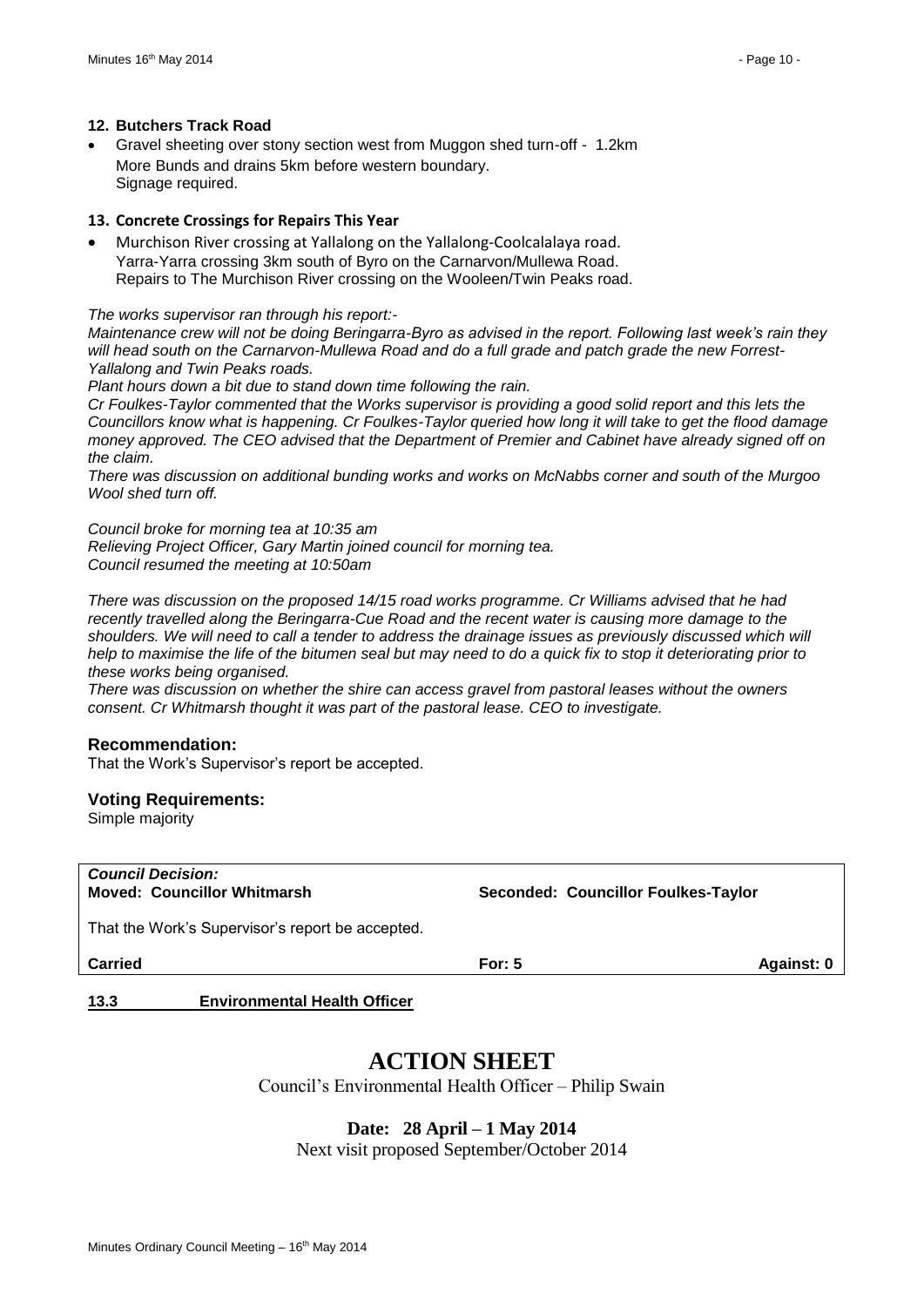| <b>Date</b>             | <b>Subject</b>                                        | <b>Action Taken</b>                                                                                                                                                                                                                                                                                                                                                                                                                                                                                                                                                                                                                                                                                                                                                                                                                                                                                                                                                                                                                                                                            |
|-------------------------|-------------------------------------------------------|------------------------------------------------------------------------------------------------------------------------------------------------------------------------------------------------------------------------------------------------------------------------------------------------------------------------------------------------------------------------------------------------------------------------------------------------------------------------------------------------------------------------------------------------------------------------------------------------------------------------------------------------------------------------------------------------------------------------------------------------------------------------------------------------------------------------------------------------------------------------------------------------------------------------------------------------------------------------------------------------------------------------------------------------------------------------------------------------|
| Oct 2013-<br>April 2014 | <b>Water Supply</b><br>Murchison<br><b>Settlement</b> | The issues associated with the Water Services Act 2012 and the<br>water supply at Murchison Settlement have been the subject of<br>various investigations by staff for the past 6 months. I have<br>prepared a Council report regarding this matter.<br><b>Action: Report to May Council meeting</b>                                                                                                                                                                                                                                                                                                                                                                                                                                                                                                                                                                                                                                                                                                                                                                                           |
| April 2014              | New Dwelling                                          | I have inspected the refurbished transportable recently delivered<br>to site and am in the process of providing plans for the verandahs<br>and carport. The plans have been forwarded to an engineer to<br>prepare footing and wind loading details and should be completed<br>shortly. The verandahs will entail retaining on three sides with<br>paving to be poured concrete. I have recommended that due to<br>this that a chemical barrier treatment be undertaken for termites<br>and that the east end (carport) be kept accessible under the<br>dwelling for termite inspection. I have issued a septic installation<br>approval to the Shire itself to enable finalisation of quotation and<br>costing of the system for the house. The earthworks for this are to<br>be undertaken shortly in conjunction with the dump point and the<br>waste site.<br>Action: CEO to organise perimeter treatment with Bifenthrin<br>or similar (Bi-flex) prior to the installation of retaining. PS to<br>finalise verandah & carport plans and Certificate of Design<br>Compliance for the same. |
| 29/4/2014               | <b>Refuse Site/s</b>                                  | I understand the earthworks are imminent to relocate the<br>settlement refuse site on Reserve 34206 to the north east corner<br>of the reserve. The existing landfill site is in a relatively tidy state<br>and can be easily pushed over regularly with the small tipping<br>face. I am still of the view that a new reserve should be surveyed<br>and created for this purpose as the reserve purposes do not<br>identify "waste disposal" or "municipal purposes" as approved<br>land uses. The historical site should also be surveyed and<br>identified within the existing Reserve 34206 as there are likely to<br>be long term implications for this land such as potential<br>contamination. I will progress this with surveyors in Geraldton in<br>the coming months.<br>Action: Brian to map the boundaries of the existing site and<br>forward information to PS. PS to get quotation on<br>documentation for excised Reserves for existing and new<br>sites from Hille Thompson & Delfos in Geraldton                                                                              |
| 29/4/2014               | RV Dump<br>Point                                      | I have issued an approval for the RV Dump point and a 3000<br>holding tank fitted with alarm system and submersible pump as<br>the Department of Health are of the view that their approval is<br>unnecessary due to the low estimated daily usage. Annual pump<br>outs can be conducted in conjunction with Polocrosse or other<br>events. I am still investigating the possibility of the Shire having<br>its own trailer mounted controlled waste vehicle to reduce pump<br>out costs.<br>Action: Works Supervisor to arrange installation.                                                                                                                                                                                                                                                                                                                                                                                                                                                                                                                                                 |
| 29/4/2013               | <b>Food Business</b><br>Inspection -<br>Roadhouse     | The operation is generally good with a few minor matters needing<br>attention. I have registered the new proprietors.                                                                                                                                                                                                                                                                                                                                                                                                                                                                                                                                                                                                                                                                                                                                                                                                                                                                                                                                                                          |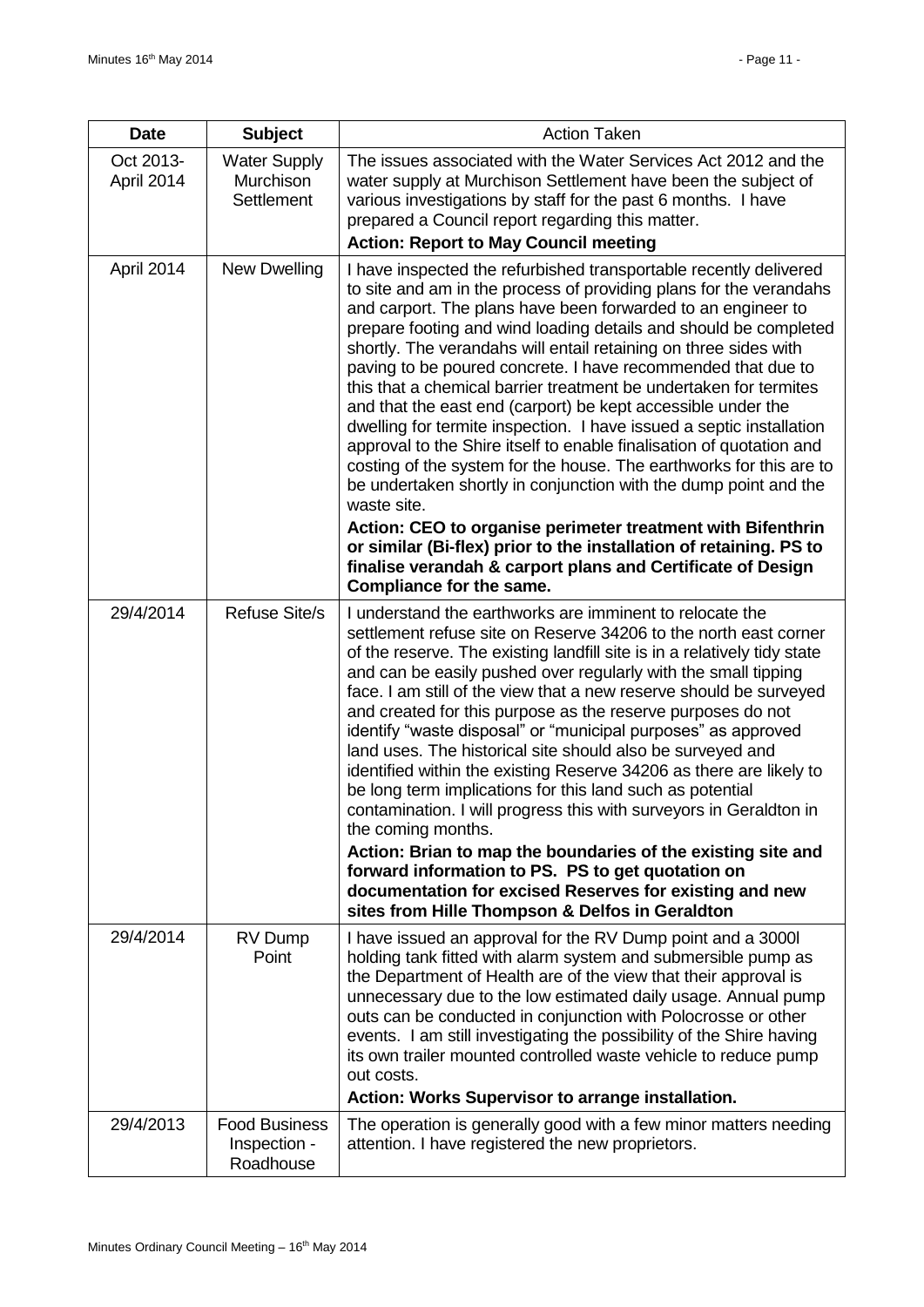|           |                                                  | The previous items of structural noncompliance have been<br>rectified. The light diffusers in the kitchen were very flimsy and<br>have all broken when cleaned.<br>Items requiring attention;<br>1. The existing tubes in the kitchen and servery area need to<br>be replaced with shatterproof tubes.<br>2. Pest control by the Shire and or the proprietor should be<br>recorded to demonstrate that it is occurring;<br>3. New proprietors establishing sanitiser procedure using a<br>Quaternary Ammonia Compound.<br>Action: CEO to liaise with proprietor regarding light tubes<br>and pest control.                                                                                                                                                                                                                                                                                                                                                                                                                                                                                                                                                                                                    |
|-----------|--------------------------------------------------|---------------------------------------------------------------------------------------------------------------------------------------------------------------------------------------------------------------------------------------------------------------------------------------------------------------------------------------------------------------------------------------------------------------------------------------------------------------------------------------------------------------------------------------------------------------------------------------------------------------------------------------------------------------------------------------------------------------------------------------------------------------------------------------------------------------------------------------------------------------------------------------------------------------------------------------------------------------------------------------------------------------------------------------------------------------------------------------------------------------------------------------------------------------------------------------------------------------|
| 29/4/2014 | <b>Building</b><br>Compliance<br><b>issues</b>   | The Building Act 2011 and Regulations contain references in the<br>schedules relating to permits witch mean that permits for<br>construction and demolition are not required in the Shire. The<br>delegations have now been amended to reflect the legislative<br>changes. I am negotiating with the Shire of Bruce Rock Building<br>Surveyor to provide Certificates of Design Compliance and issue<br>any notices in the future should these be required.<br>Action: CEO to resolve Planning Delegations when Draft<br>Scheme is developed. PS to provide report on other Building<br><b>Surveying services.</b>                                                                                                                                                                                                                                                                                                                                                                                                                                                                                                                                                                                            |
| 29/4/2014 | Mosquito<br>breeding within<br><b>Settlement</b> | With the recent rainfall I have inspected road drains and the main<br>drain behind the settlement housing for evidence of mosquito<br>breeding and could find none, As previously the main source of<br>mosquito breeding is likely to septic systems throughout the<br>community, although if there is a breed-out in the next week from<br>lakes and waterways a noticeable increase in numbers could be<br>expected. There is now a supply of altosid briquettes on site for<br>treating septic systems. I have previously inspected the tanks and<br>drains and vent pipes at several houses and there are a number<br>with exposed inspection openings and there are vent pipes on a<br>number of buildings with no flywire in the vent. As discussed,<br>plugging the inspection openings and replacing mosquito proof<br>cowls on vent pipes throughout the community would go some<br>way to reducing local breeding and adult mosquito numbers. If<br>any other breeding sites are identified it would always be best to<br>treat these at the larval stage.<br>Action: Brian to reseal tanks and drains where exposed and<br>ensure vent pipe cowls throughout the community are<br>mosquito proof. |
| 29/4/2014 | Caravan Park<br>Inspection                       | I have inspected this facility and the park is generally well<br>maintained. I am still concerned about the provision of fire fighting<br>equipment as I believe the current arrangements are inadequate.<br>A fire hose reel at both ends of the caravan area should be given<br>priority. I am also concerned about the state of the septic<br>installation and have discussed with the CEO the possibility of<br>undertaking earthworks while the contractor is in town to install 2<br>additional semi-inverted leach drains where the river-sand pile is<br>adjacent to the ablution block. Items requiring attention are;<br>1. Fire hose reels to be installed at both standpipes at the<br>ends of the caravan park;                                                                                                                                                                                                                                                                                                                                                                                                                                                                                  |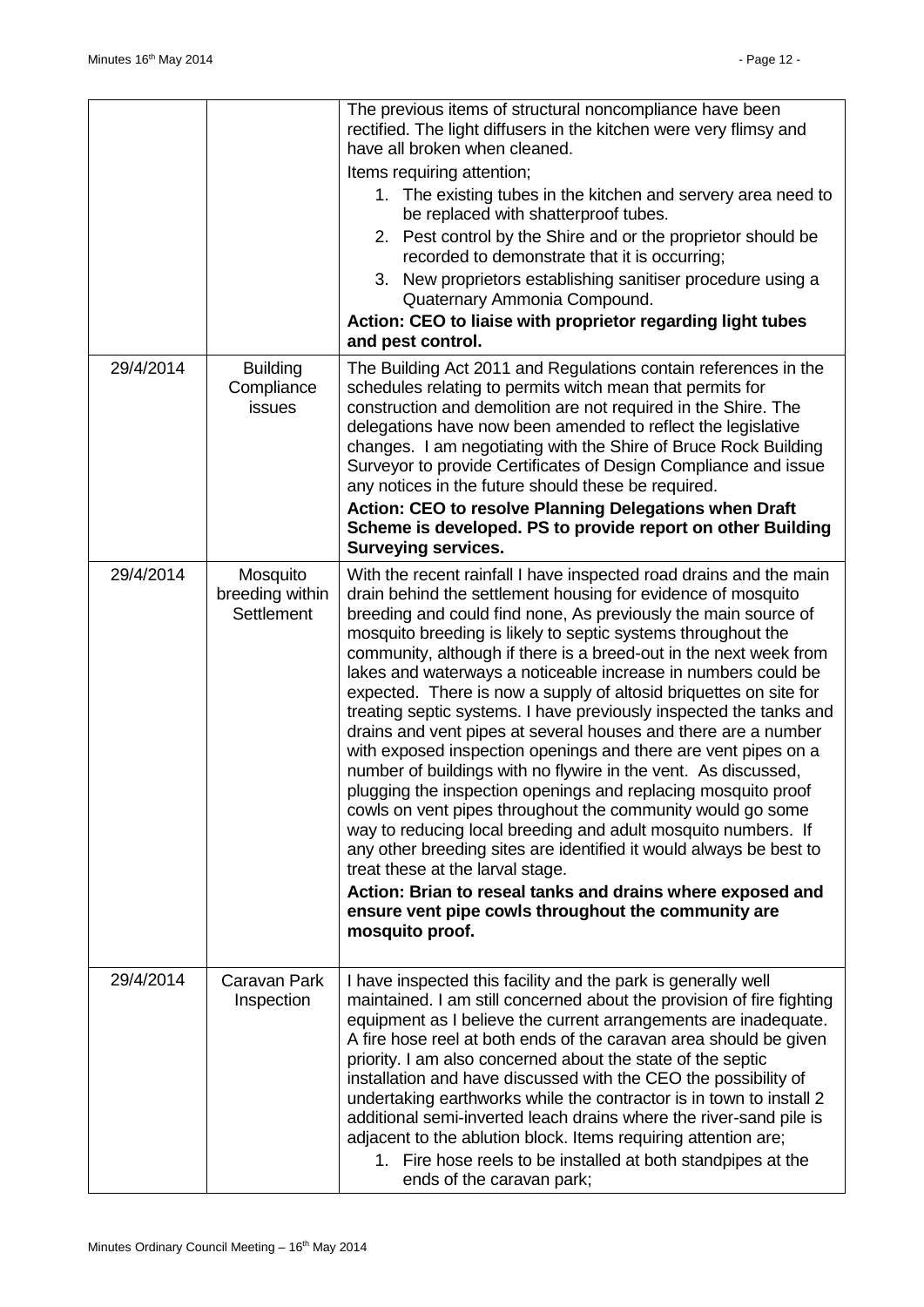|           |                                                                                                    | 2. All fire services be inspected and tagged (This was due in<br>March 2014);                                                                                                                                                                                                                                                                                                                                                                                                                                                                                                                                                                                                                                                                                                       |
|-----------|----------------------------------------------------------------------------------------------------|-------------------------------------------------------------------------------------------------------------------------------------------------------------------------------------------------------------------------------------------------------------------------------------------------------------------------------------------------------------------------------------------------------------------------------------------------------------------------------------------------------------------------------------------------------------------------------------------------------------------------------------------------------------------------------------------------------------------------------------------------------------------------------------|
|           |                                                                                                    | 3. The hose stands be included in the fire services inspection<br>regime;                                                                                                                                                                                                                                                                                                                                                                                                                                                                                                                                                                                                                                                                                                           |
|           |                                                                                                    | 4. Budget provision being made to upgrade the leach drains<br>for the ablution block;                                                                                                                                                                                                                                                                                                                                                                                                                                                                                                                                                                                                                                                                                               |
|           |                                                                                                    | Border tiles in Men's shower cubicle 1 be re-glued and<br>5.<br>grouted                                                                                                                                                                                                                                                                                                                                                                                                                                                                                                                                                                                                                                                                                                             |
|           |                                                                                                    | I have provided contact details for an alternative Fire Services<br>company in Geraldton to the CEO. The other key noncompliance<br>is the laundry facility, which is pending. As before a slop-hopper<br>should be available as part of the existing ablutions and if not<br>present included in the laundry project. The laundry requirements<br>have been provided in a previous report.<br>Action: CEO to arrange fire service & maintenance items and<br>continue to explore options for the provision of a laundry<br>building. Brian to undertake earthworks to enable installation<br>of additional leach drains when funds allow.                                                                                                                                          |
| 30/4/2014 | Wooleen<br><b>Station Food</b><br>Business,<br>Lodging House<br>and Caravan<br>Park<br>Inspections | I have inspected and registered the Station as a Food Business<br>and evaluated the issues to be addressed to enable the continued<br>operation of Caravan Parking at the station. I will prepare a report<br>to Council to approve the location as a Nature Based Park to<br>enable the operation to continue and be compliant with the<br>Caravan and Camping Ground Regulations. I have provided the<br>operators with information and guidance regarding the Food Act<br>issues and the lodging house legislation. There are some issues<br>that require addressing however the operators are in the process<br>of rectifying these (e.g. electrical compliance)<br>Action: PS to prepare report regarding nature based park<br>approval. PS to follow other issues next visit. |
| 1/5/2014  | Sportsman's<br>Club                                                                                | The various maintenance items associated with the sportsman's<br>Club have been addressed with the exception of the Air-<br>conditioning vents in the kitchen area<br>Action: CEO to organise replacement air conditioning vents<br>for kitchen and have the same sealed to the ceiling.                                                                                                                                                                                                                                                                                                                                                                                                                                                                                            |
| Pending   | <b>Food Business</b><br>Approvals &<br><b>Lodging House</b><br><b>Operations</b>                   | I have discussed the issues associated with compliance regarding<br>food sale at stations and lodging house requirements. I believe it<br>is important that the Shire assist operators to be as compliant as<br>possible without impacting on their capacity to deliver services to<br>contractors and or the tourist industry. Between now and next visit<br>I will clarify the nature of the operations and where necessary<br>conduct inspections in September/October. The key issues here<br>are food, fire and electrical safety associated with those operators<br><b>Action: CEO to distribute Food Business Notification forms</b><br>and discuss any lodging house operations with stations.                                                                              |
| Pending   | Controlled<br><b>Waste Vehicle</b>                                                                 | As above, I believe the Shire should explore the possibility of<br>having a "Controlled Waste" vehicle on site for pumping out the<br>RV Dump point and septics as required. I have sought licensing<br>and registration information on this from the Department of<br>Environmental Regulation.<br>Action: EHO to confirm approval process to establish                                                                                                                                                                                                                                                                                                                                                                                                                            |
|           |                                                                                                    | controlled waste collection and disposal at Murchison<br><b>Settlement</b>                                                                                                                                                                                                                                                                                                                                                                                                                                                                                                                                                                                                                                                                                                          |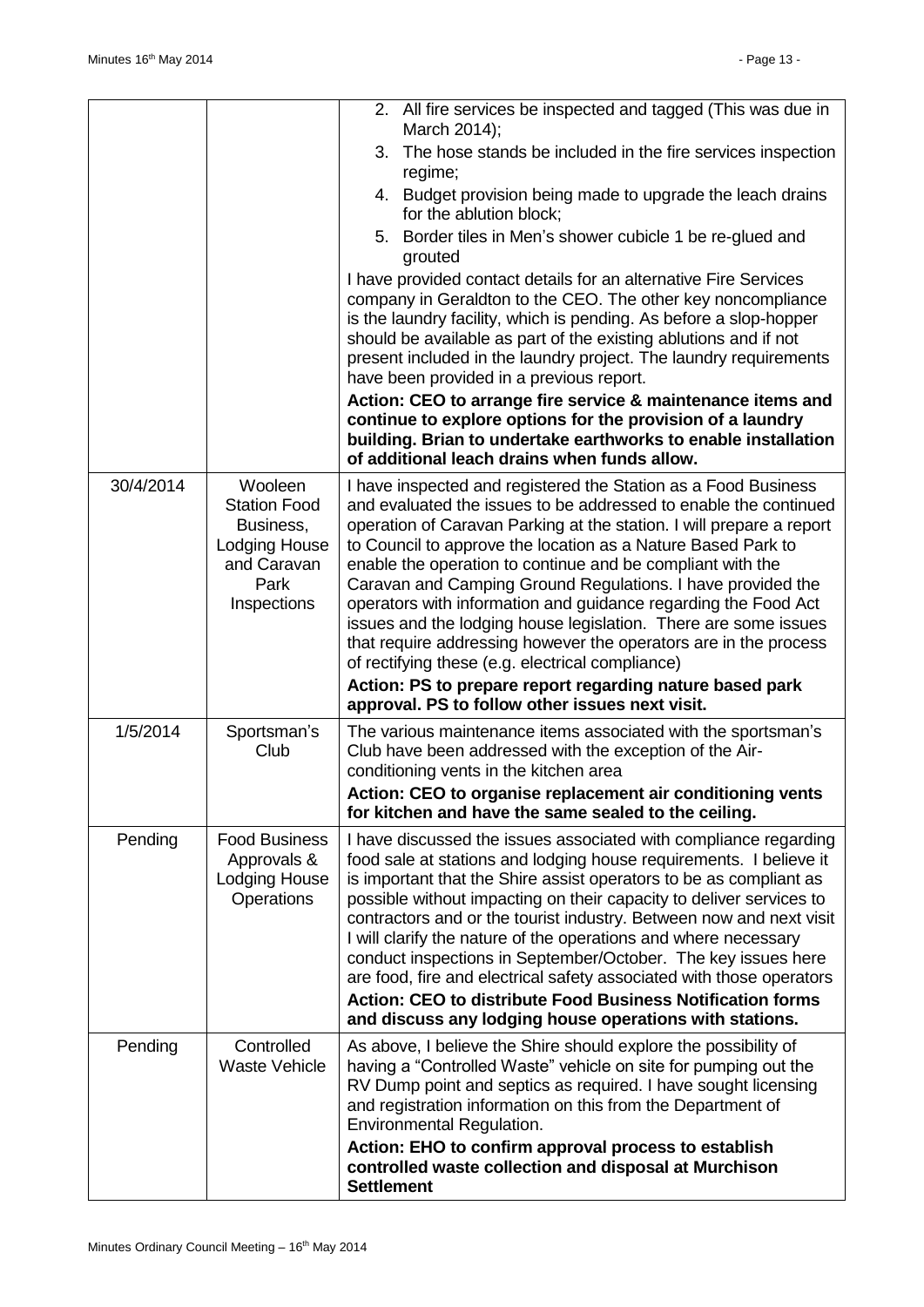| Pending | Settlement<br>Swimming<br>Pool | As advised previously the pool is not a public pool and therefore<br>does not require full compliance with the Health (Aquatic<br>Facilities) Regulations 2007. I have inspected the gates and<br>fences and they are compliant. As before, I recommend that<br>Council consider the installation of a continuous monitoring and<br>chlorination system such as a "Chemigem". |
|---------|--------------------------------|-------------------------------------------------------------------------------------------------------------------------------------------------------------------------------------------------------------------------------------------------------------------------------------------------------------------------------------------------------------------------------|
|---------|--------------------------------|-------------------------------------------------------------------------------------------------------------------------------------------------------------------------------------------------------------------------------------------------------------------------------------------------------------------------------------------------------------------------------|

*The EH's report was discussed. Cr Foulkes-Taylor said it was a good and comprehensive report.*

#### **Recommendation:**

That the EHO's report be accepted.

#### **Voting Requirements:**

Simple majority

| For: $5$ | Against: 0                          |
|----------|-------------------------------------|
|          | <b>Seconded: Councillor Squires</b> |

# <span id="page-13-0"></span>**14. ANNOUNCEMENTS CONCERNING MEETINGS ATTENDED**

#### <span id="page-13-1"></span>**14.1 Shire President**

The Shire President had attended two meeting since the last council meeting and would have attended the SKA Inaugural stake holders meeting but the video link from Boolardy didn't work.

First was the Murchison Zone Meeting on the 2nd May which he had attended along with Cr Broad. The Local Government Minister, the Hon. Tony Simpson MLA, had opened the meeting. Minister said that the biggest cost facing governments is providing resources for an ageing population with health care, accommodation and associated costs growing over the coming years. Minutes of the meeting have been circulated to all councillors.

President Halleen was elected to the position of Deputy Zone Representative to State Council. President Halleen had also attended the 2<sup>nd</sup> Country Reform Forum. 5 alternative models of governance were looked at including the Parish Model, hub-spoke and regional but none of them would be suitable for a shire like Murchison. The Minister says he is not looking at amalgamations for country WA as there would not be the same reform outcomes achievable. Currently it is the Metro and then the Wheatbelt and southern areas of the state. The funding that was available for amalgamations has also been cut. They are now looking at offering low interest loans to fund those councils that wish to amalgamate.

#### <span id="page-13-2"></span>**14.2 Councillors**

Cr Williams – no meetings attended

Cr Foulkes-Taylor – Attended the inaugural SKA stake holders meeting in Geraldton on the 28<sup>th</sup> April. Cr Foulkes-Taylor has provided a meeting report to council. The shire reminded SKA that the road issues need to be sorted out well before construction and not left like last time. There is a SKA utilities group which has been formed and detailed road data is being compiled. The CEO has been working with Alison Fowler of the Department of Premier & Cabinet to ensure the road issue is given high priority and kept at the forefront of all planning.

#### Cr Squires – no meetings attended

Cr Whitmarsh - had attended the Murchison LCDC meeting. There is a program for control of weeds (WoNS) which is taking place down at Billabalong next month. There is also going to be a workshop for ESRM (Environmental Sustainable Rangelands Management) planning along with weed spraying and identification mainly targeting Mesquite, Parkinsonia and cactus. This will probably be in the third week of June. Cr Whitmarsh had also attended the Rangelands NRM meeting last Wednesday. There is a new online platform being developed which will show all programmes currently underway. The Pilbara NRM are re-badging to upgrade their image to align with the Pilbara Corridors Project.

Minutes Ordinary Council Meeting - 16<sup>th</sup> May 2014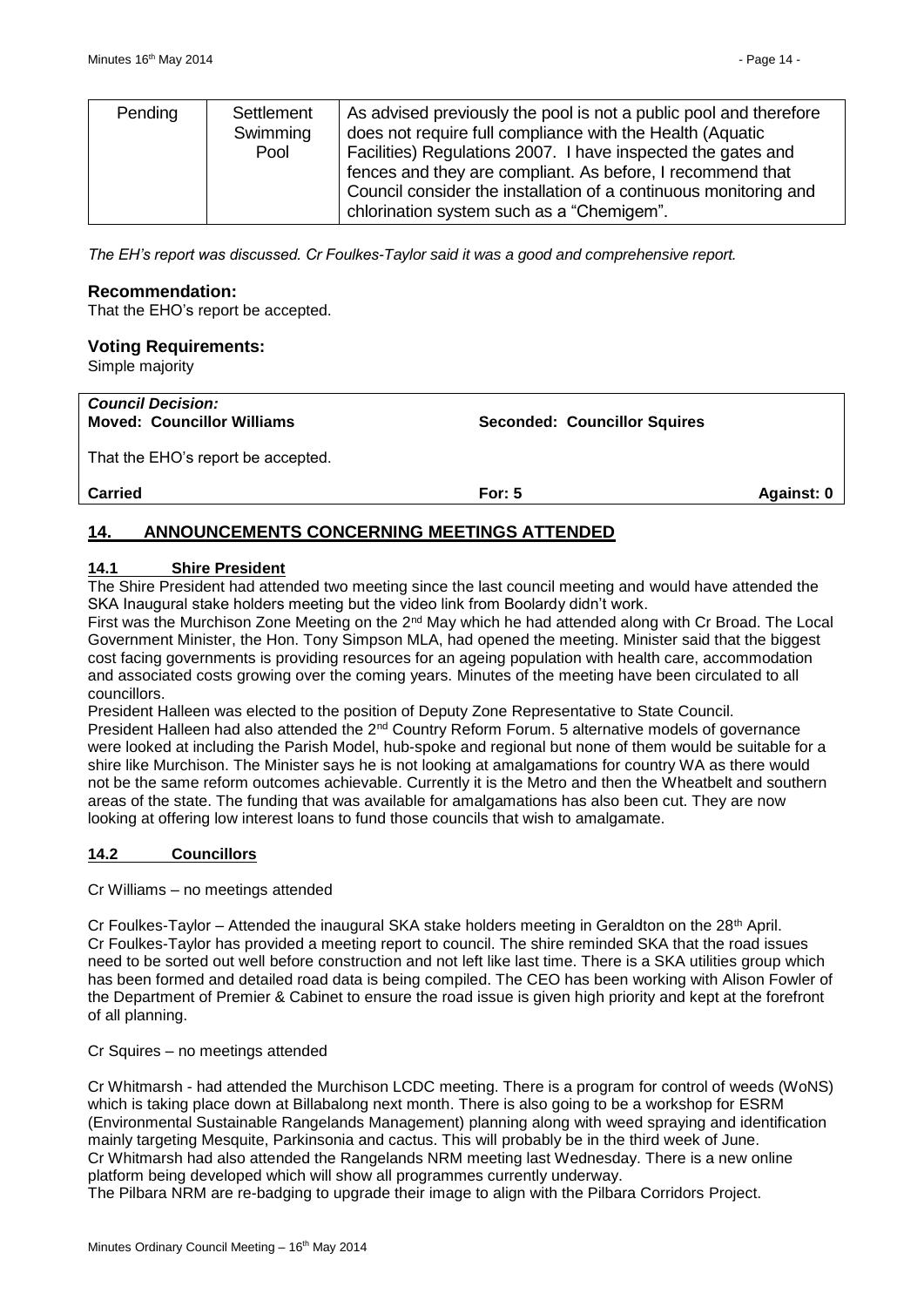Government reallocations has seen a massive funding cut with up to 60% of budgets lost. Most projects planned for 2014/15 will be OK but after that there will be projects cut. The NRM is moving away from using consultants and the Dave Warburton is coming back on board. There are plans to revamp the Murchison pastoral guide which would be good for people moving onto stations that are new to the area.

## <span id="page-14-0"></span>**15. REPORTS OF COMMITTEES**

Nil

## <span id="page-14-1"></span>**16. FINANCE**

#### <span id="page-14-2"></span>**16.1 Financial Activity Statements April 2014**

| No interest to disclose<br>Interest Declared:<br>12 <sup>th</sup> May 2014<br>Date:<br>Financial Activity Statements for 10 months to 30 <sup>th</sup> April 2014<br>Attachments:<br><b>Balance Sheet</b><br>Income Statement Detail<br>Income Statement by Nature & Type<br><b>Income Statement Summary</b> | File:<br>Author: | Jenny Goodbourn - Chief Executive Officer |
|--------------------------------------------------------------------------------------------------------------------------------------------------------------------------------------------------------------------------------------------------------------------------------------------------------------|------------------|-------------------------------------------|
|--------------------------------------------------------------------------------------------------------------------------------------------------------------------------------------------------------------------------------------------------------------------------------------------------------------|------------------|-------------------------------------------|

#### **Matter for Consideration:**

Council to consider adopting the monthly financial statements for April 2014.

#### **Background:**

The Local Government (Financial Management) Regulations 1996. Regulation 34 requires that local government report on a monthly basis and prescribes what is required to be reported.

#### **Comment:**

The Current Position at 30 April 2014 is a surplus of \$751,915 against a YTD Budget surplus of \$2,344,428 so down \$1,592,513:

| Add Operating Revenues down     | (493,036)   |
|---------------------------------|-------------|
| Add Operating Expenditure down  | 682,941     |
| Less Funding Balance Adjustment | (351, 333)  |
| Less Capital Revenue down       | (2,520,938) |
| Add Capital Expenditure down    | 1,091,454   |
| Less Rate Revenue down          | (1,601)     |
|                                 | (1,592,513) |

This is mainly due to the MWIP grant monies for the Ballinyoo Bridge which were budgeted to be received in April but will in fact be received in May. Also we had worked on receiving \$2,100,000 up front as in their original FAA draft. However on signing of the FAA this is now \$3,400,000 up front with only \$100,000 retained to be paid on completion of the project.

Refer pages 18 to 20 of the attachment for the status of Capital Disposals and Acquisitions against Budget and to pages 25 to 28 for details of major variances against budget. Most of the variances are due to timing issues – i.e. Ballinyoo Bridge no expenditure yet but was budgeted for payments in March.

Capital Expenditure that impacted the Balance Sheet in March was:

C14204 New Staff Residence, purchase and transportation to shire \$132,871

Following the state budget on Thursday the  $8<sup>th</sup>$  May the CEO received a phone call from Minister Redman's office to advise that the \$505,851 CLGF money from 2012/2013, which we had lost has been re-instated and will be paid in the 2014/2015 financial year. This will allow us to bring the projects we had side-lined back into the 2014/2015 budget and is extremely exciting news.

*The CEO ran council through the financial reports.*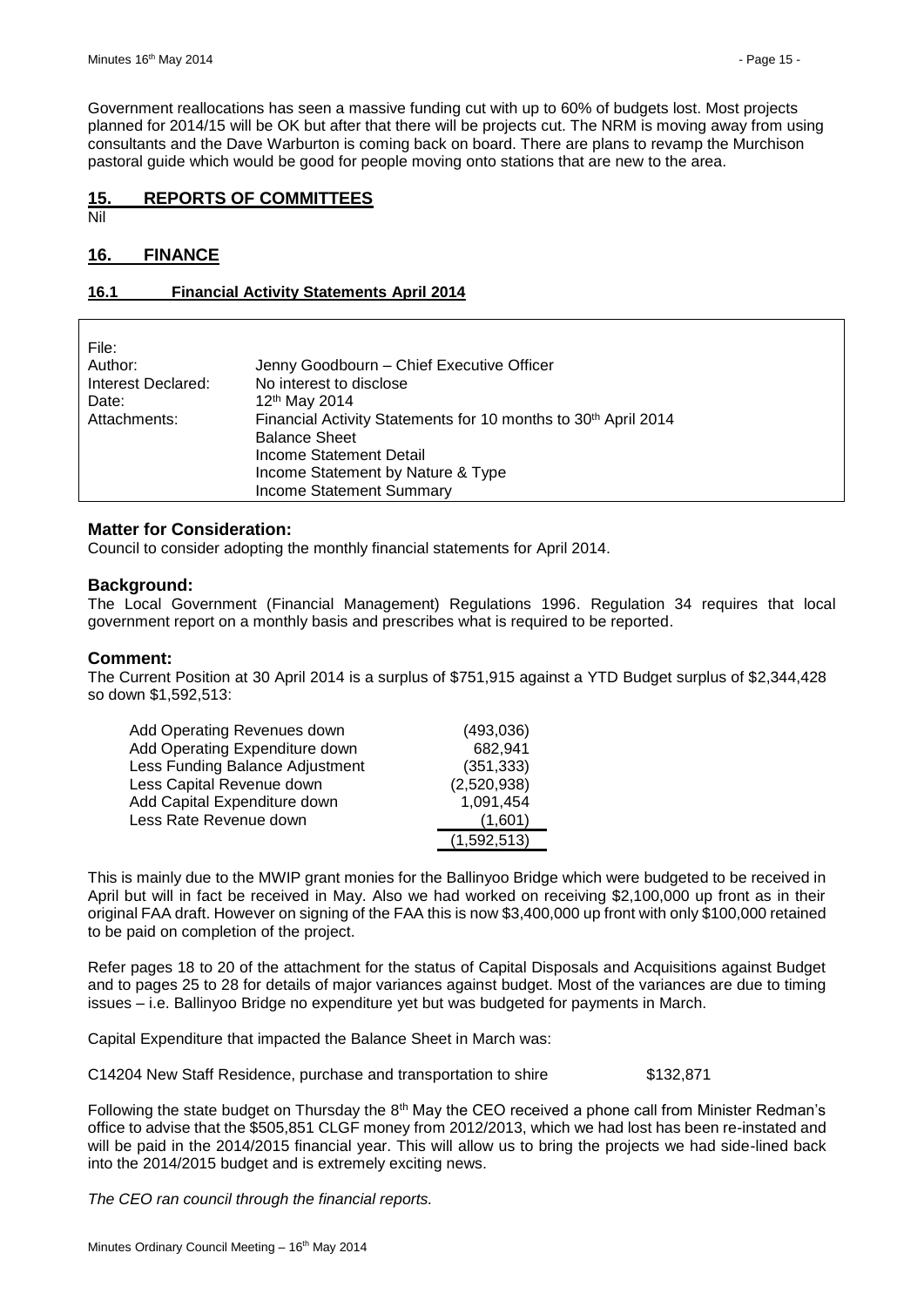*Cr Foulkes-Taylor asked for some information regarding the reinstatement of the CLGF funds and the CEO*  went over the information she had received from the Ministers office and the section of the state budget that *listed the increase in funding to make the grant money available to the 30+ shires that had previously missed out.*

### **Statutory Environment:**

Local Government Act 1995 Section 6.4–Specifies that a local government is to prepare "such other financial reports" as is prescribed.

Local Government (Financial Management) Regulations 1996 Regulation 34 states:

> (1) A local government is to prepare each month a statement of financial activity reporting on the sources and applications of funds, as set out in the annual budget under regulation 22(1)(d) for that month in the following detail:

(a) Annual budget estimates, taking into account any expenditure incurred for an additional purpose under section 6.8(1)(b) or (c);

(b) Budget estimates to the end of month to which the statement relates;

(c) Actual amounts of expenditure, revenue and income to the end of the month to which the statement relates;

(d) Material variances between the comparable amounts referred to in paragraphs (b) and

(e) The net current assets at the end of the month to which the statement relates.

**Strategic Implications:** Nil.

**Policy Implications:**

Nil.

#### **Budget/Financial Implications:**

Reports showing year to date financial performance allow monitoring of actual expenditure, revenue and overall results against budget targets.

# **Sustainability Implications:**

- **Environmental:**
	- There are no known significant environmental considerations
- **Economic:**
	- There are no known significant economic considerations
- **Social:** There are no known significant considerations

**Consultation:** UHY Haines Norton

**Comment:** Nil.

#### **Recommendations:**

That Council adopt the financial statements for the period ending 30<sup>th</sup> April 2014, as attached.

#### **Voting Requirements:**

Simple majority.

*Council Decision:*

#### **Moved: Councillor Whitmarsh Seconded: Councillor Squires**

That Council adopt the financial statements for the period ending 30<sup>th</sup> April 2014, as attached.

**Carried For: 5 Against: 0**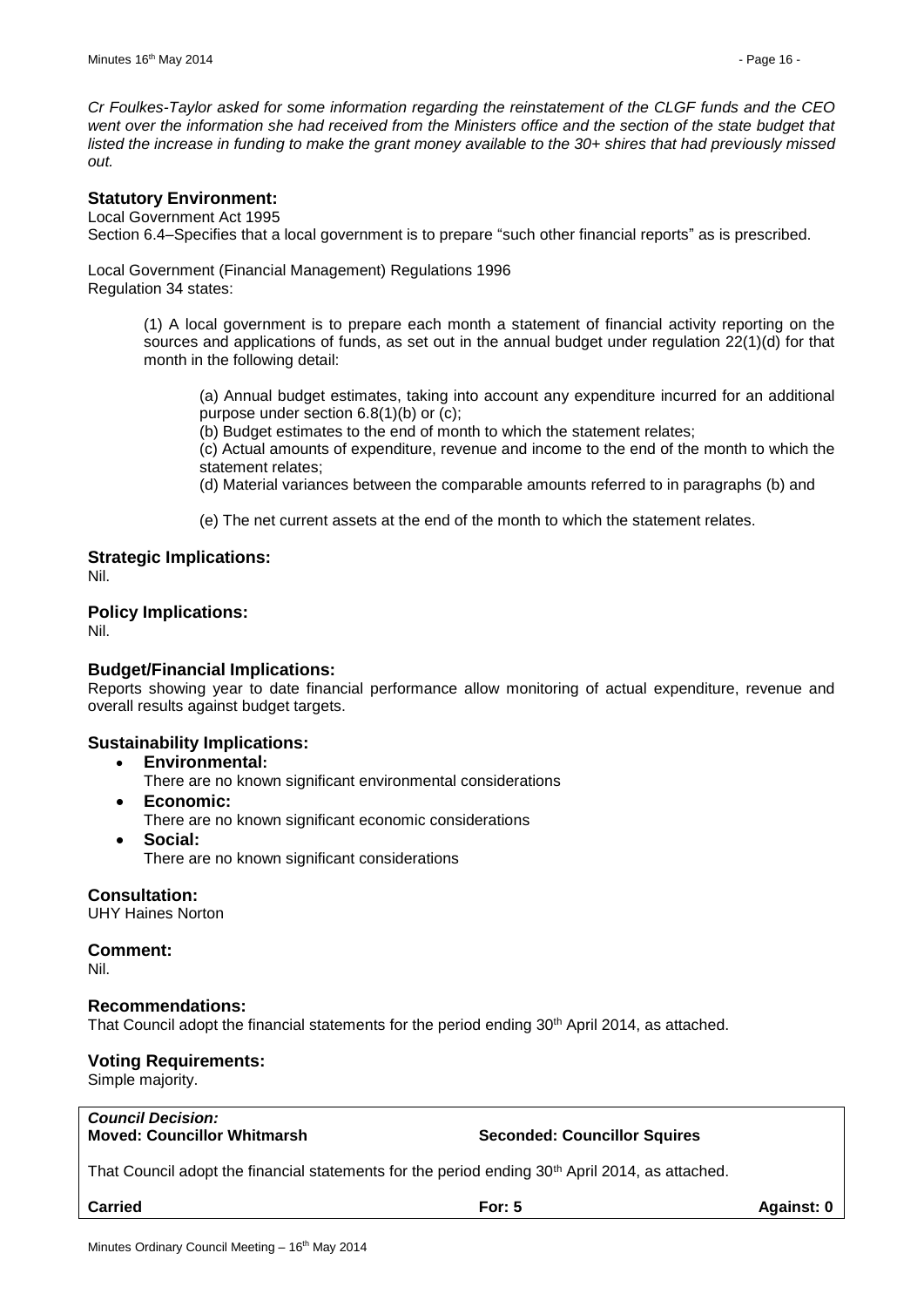#### <span id="page-16-0"></span>**16.2 Accounts Paid during the period since the last list was adopted/endorsed by Council**

| File:              |                                           |
|--------------------|-------------------------------------------|
| Author:            | Jenny Goodbourn - Chief Executive Officer |
| Interest Declared: | No interest to disclose                   |
| Date:              | 12 <sup>th</sup> May 2014                 |
| Attachments:       | EFT & Cheque Details for April 2014       |

#### **Matter for Consideration:**

Authorisation of accounts paid during the month of April 2014.

#### **Background:**

Accounts paid are required to be submitted each month.

#### **Statutory Environment:**

Local Government (Financial Management) Regulations 1996 Reg 13(1)–Requires that where the Chief Executive Officer has delegated power to make payments from the Municipal or Trust funds a list of accounts paid is to be prepared each month.

#### **Comment:**

*Cr Williams queried whether we actually had 49 gas cylinders. By the time you add up the bottles at the staff houses, camps, ablution blocks, depot, sports club and road house this would be correct. Cr Squires queried payments on gen sets asking if the 2 payments were both on the same item. They were for work on two different generators.*

#### **Strategic Implications:**

None

# **Policy Implications:**

None

#### **Budget/Financial Implications:**

Payment from the Municipal and Trust Bank Accounts.

#### **Sustainability Implications:**

- **Environmental:**
	- There are no known significant environmental considerations
- **Economic:**
- There are no known significant economic considerations
- **Social:** There are no known significant considerations

#### **Consultation:**

None

#### **Recommendation:**

That the April accounts as per the attached Schedule presented to this meeting totalling \$1,769,218.82, which includes \$875,000 of intra account transfers, be passed for payment/endorsed by Council.

#### **Voting Requirements:**

Simple majority

# *Council Decision:*

#### **Moved: Councillor Squires Seconded: Councillor Williams**

That the April accounts as per the attached Schedule presented to this meeting totalling \$1,769,218.82, which includes \$875,000 of intra account transfers, be passed for payment/endorsed by Council.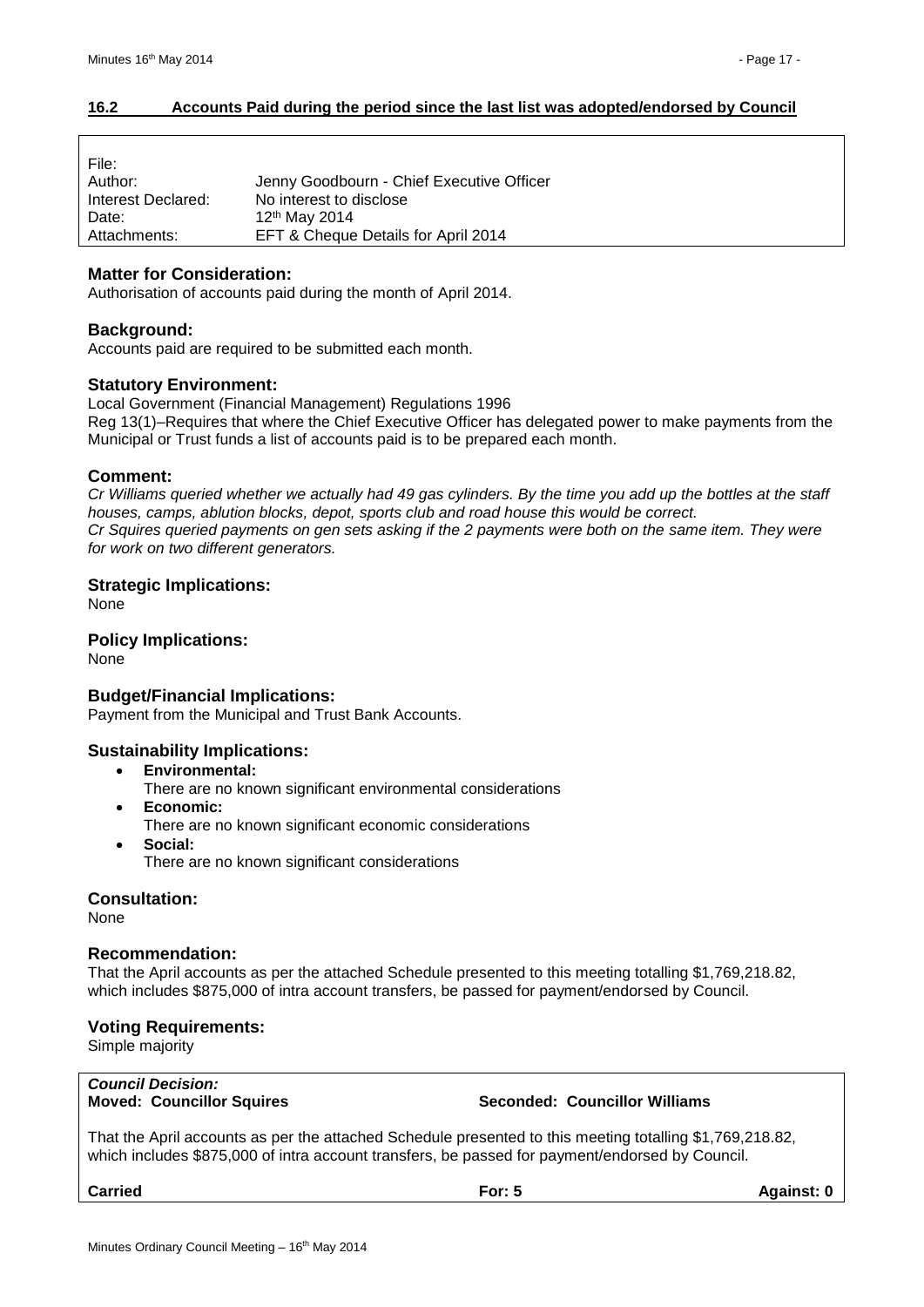#### <span id="page-17-0"></span>**16.3 Differential Rates**

| File:              | 2.4 Budget              |
|--------------------|-------------------------|
| Author:            | Jenny Goodbourn         |
| Interest Declared: | No interest to disclose |
| Date:              | 10/05/2014              |
| Attachments:       | N/A                     |
|                    |                         |

#### **Matter for Consideration:**

Council to consider the imposition of differential rates for the 2014-15 Budget.

#### **Background:**

Historically, the Shire of Murchison has imposed differential rates on the basis of whether the land is used for pastoral purposes, mineral exploration or mining and a minimum rate is set separately on each differential rating category. Council believes that this is more equitable than a flat general rate, drawing more revenue from those enterprises that may cause de-generation of infrastructure through higher usage.

#### **Comment:**

In the preparation of the 2014-15 Budget, we have seen no cause to move away from differential rating, as it returns a reasonable financial contribution to Council on an equitable basis. Council is given three options to consider:-

- Option 1- Leaving the rate in the dollar and the minimums the same as those imposed in 2013/14;
- Option 2 Raising the rate in the dollar the minimums by the current 6401.0 Consumer Price Index increase of 3.1% for the year from March Quarter 2013 to March Quarter 2014;
- Option3 An across the board rise of 5% in the rate in the dollar and the minimum rates.

A table is attached showing the budgeted income from the three options.

If Council decides to rate on a differential basis in 2014-15, local public notice is required to be given of its intention to do so, giving details of each rate or minimum payment and inviting submissions within 21 days of the notice.

Any submissions received will be considered at the June 2014 Ordinary Council Meeting, before making the final decision regarding the imposition of the rate or minimum payment, with or without modification.

This year, as last year, the differential rate for mining will be more than twice the lowest differential rate and Ministerial approval will be required before the rates can be imposed.

*There was discussion on the options proposed. Cr Squires felt it should be 5% which gives a small increase in revenue rather than just keeping it at the CPI rate. The CEO advised that most of the surrounding shires are charging a higher differential on all mining, exploration and prospecting licences not just mining. Council may wish to consider adjusting their rates to bring them more into line in the future.*

*Cr Whitmarsh felt that in the current economic climate exploration and prospecting were suffering and it would be beneficial to keep these at a lower rate. There was a general consensus that we should go with option 3.* 

#### **Statutory Environment:**

Section 6.33 of the Local Government Act 1995 allows a local government to impose differential general rates according to the purpose for which the land is zoned, the purpose for which the land is held or used, whether or not the land is vacant or any other characteristic as prescribed by the Regulations.

In imposing a differential general rate a local government is not to, without the approval of the Minister, impose a differential rate which is more than twice the lowest differential rate imposed by it.

Section 6.35 (6) of the Local Government Act allows a local government to impose a minimum rate separately to each differential rating category where a differential general rate is imposed.

#### **Strategic Implications:**

Nil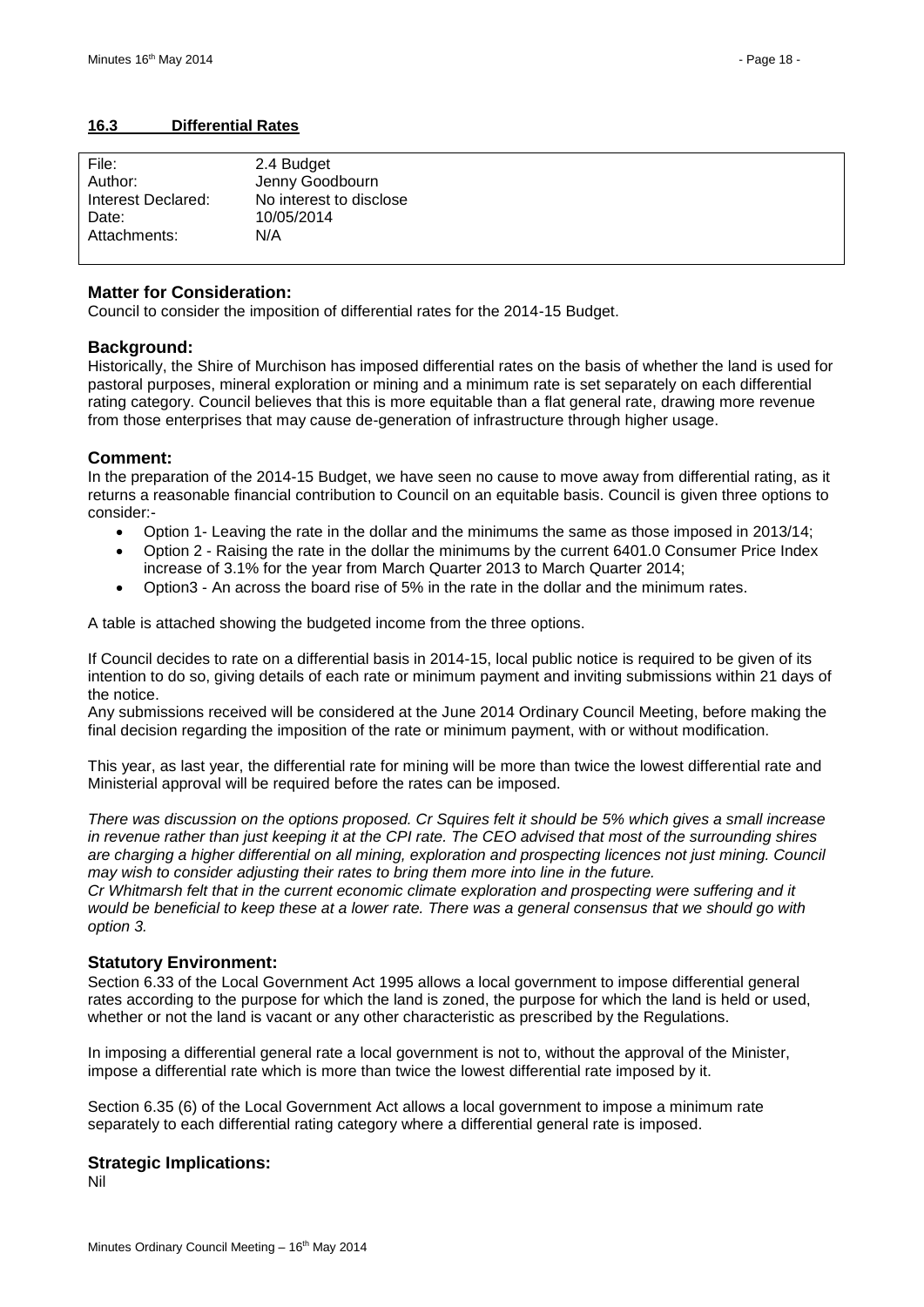#### **Sustainability Implications**

- **Environmental**
- There are no known significant environmental implications associated with this decision **Economic**
- There are no known significant economic implications associated with this decision.
- **Social**

There are no known significant social considerations that need to be addressed as a result of this decision.

#### **Policy Implications:**

Nil

#### **Financial Implications:**

Setting the rates is an integral part of the annual budget review process and projected rate incomes are included in the integrated strategic plans.

#### **Consultation:**

Nil

#### **Recommendation:**

That Council introduces differential rates and sets minimum rates in the 2014-15 year as per option 1, 2 or 3 (*strike through as appropriate*) of the appended table.

Payment of rates charges may be made in a single payment or by four instalments at dates to be set as part of the budget adoption.

An administration fee of \$15 will apply to the instalment option and an 8% penalty interest will apply to late payments.

The ESL Levy and interest will be charged in accordance with instructions from DFES.

#### **Voting Requirements:**

Absolute majority required.

| <b>Council Decision:</b>                                                                                                                |          |                                     |
|-----------------------------------------------------------------------------------------------------------------------------------------|----------|-------------------------------------|
| <b>Moved: Councillor Whitmarsh</b>                                                                                                      |          | Seconded: Councillor Foulkes-Taylor |
|                                                                                                                                         |          |                                     |
|                                                                                                                                         |          |                                     |
| • That council introduces differential rates and sets minimum rates in the 2014-15 year as per option 3 of<br>the appended table.       |          |                                     |
| • Payment of rates charges may be made in a single payment of by four instalments at dates to be set<br>as part of the budget adoption. |          |                                     |
| • An administration fee of \$15 will apply to the instalment option and an 8% penalty interest will apply to                            |          |                                     |
| late payments.                                                                                                                          |          |                                     |
| • The ESL charge and interest will be charged in accordance with instructions from the DFES.                                            |          |                                     |
| <b>Carried by Absolute Majority</b>                                                                                                     | For: $5$ | <b>Against: 0</b>                   |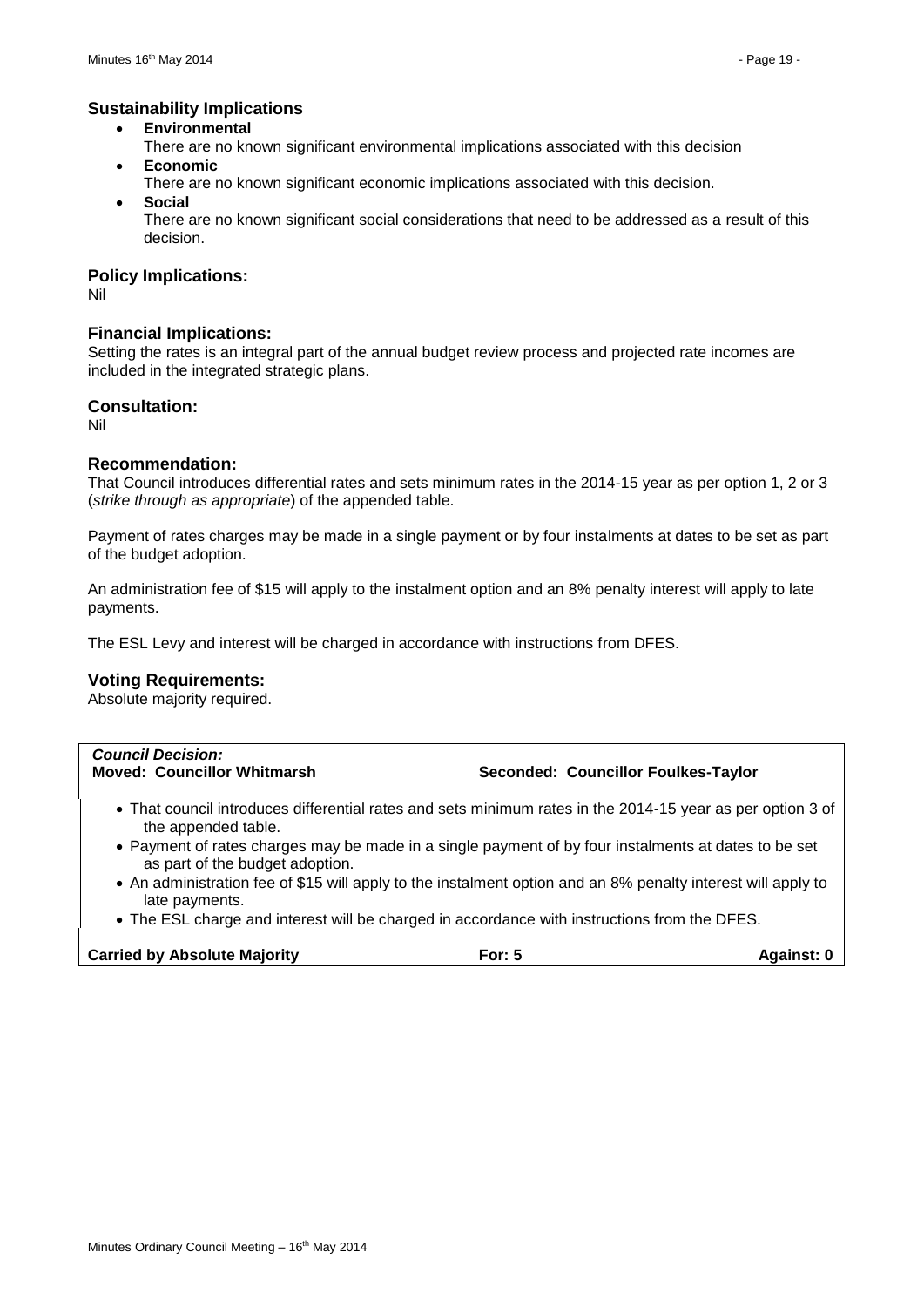| <b>RATE TYPE</b>                                                                                                                                                                                                    | <b>RATE IN \$</b> |    | Option 1       | <b>RATE IN \$</b> |    | Option 2   | <b>RATE IN \$</b> | Option 3         | No of Props |
|---------------------------------------------------------------------------------------------------------------------------------------------------------------------------------------------------------------------|-------------------|----|----------------|-------------------|----|------------|-------------------|------------------|-------------|
|                                                                                                                                                                                                                     | Same as 2013-14   |    | <b>Revenue</b> | $+$ CPI 3.1%      |    | Revenue    | $+5%$             | <b>Revenue</b>   |             |
| Differential Rate UV                                                                                                                                                                                                |                   |    |                |                   |    |            |                   |                  |             |
| Pastoral                                                                                                                                                                                                            | 0.025422          | \$ | 54,509.62      | 0.0262            | \$ | 56,177.80  | 0.0267            | \$<br>57,249.89  | 23          |
| <b>Mining</b>                                                                                                                                                                                                       | 0.27224           | \$ | 141,174.41     | 0.2806            | \$ | 145,509.61 | 0.2858            | \$<br>148,206.16 | 5           |
| Exploration/Prospecting                                                                                                                                                                                             | 0.091718          | \$ | 82,879.83      | 0.0946            | \$ | 85,484.17  | 0.0963            | \$<br>87,113.35  | 34          |
| <b>Minimum Rates</b>                                                                                                                                                                                                |                   |    |                |                   |    |            |                   |                  |             |
| Pastoral                                                                                                                                                                                                            | 249               | \$ | 1,245.00       | 256               | \$ | 1,280.00   | 261               | \$<br>1,305.00   | 5           |
| <b>Mining</b>                                                                                                                                                                                                       | 375               | \$ |                | 387               | \$ |            | 394               | \$               | 0           |
| Exploration/Prospecting                                                                                                                                                                                             | 375               | \$ | 11,625.00      | 387               | \$ | 11,997.00  | 394               | \$<br>12,121.00  | 31          |
| <b>Totals</b>                                                                                                                                                                                                       |                   | \$ | 291,433.86     |                   | \$ | 300,448.58 |                   | \$<br>305,995.40 | 98          |
| (The Total is based on information at hand when preparing the report and the number of properties and their values may vary slightly if a new schedule is received<br>from Landgate prior to preparing the Budget.) |                   |    |                |                   |    |            |                   |                  |             |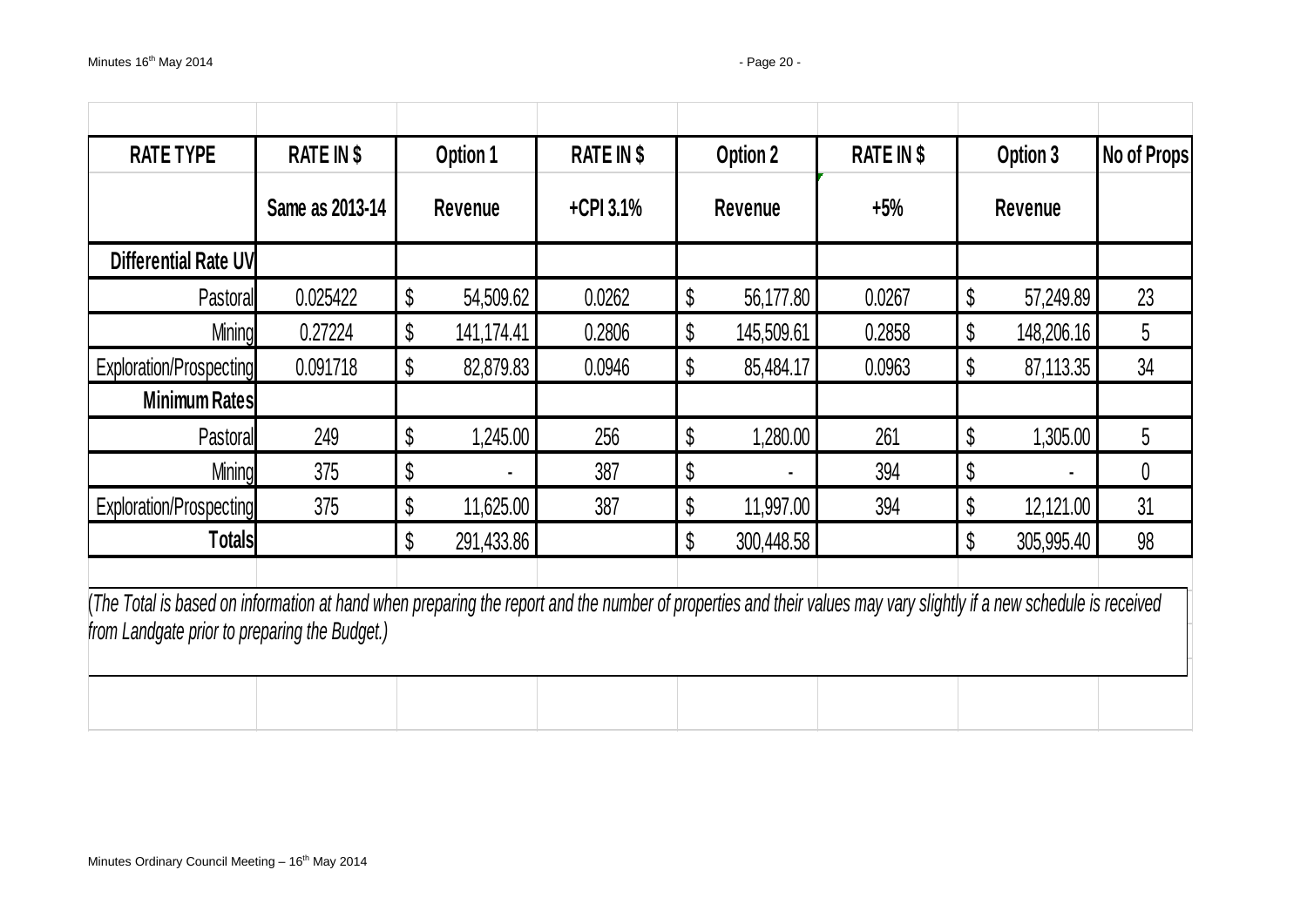#### <span id="page-20-0"></span>**16.4 Write Off – Rates**

| File:              | 3.1                       |
|--------------------|---------------------------|
| Author:            | Jenny Goodbourn           |
| Interest Declared: | No interest to disclose   |
| Date:              | 12 <sup>th</sup> May 2014 |
| Attachments:       | N/A                       |
|                    |                           |

#### **Matter for Consideration:**

Council to consider writing off uncollectable rates.

#### **Background:**

There are four small outstanding rate accounts which were for exploration licences in the name of Southstar Diamonds. The amounts on these assessments have been outstanding since August 2008. Recently overdue notices were issued and M&M Walter Consulting who received the notices and contacted the shire to advise the company is no longer in operation and they have no forwarding address for them.

#### **Comment:**

On further investigation I can confirm that all four tenements were surrendered on the 11<sup>th</sup> August 2008. However the tenement schedules relating to this were not processed until September 2010. At this point an interim credit was raised for  $12<sup>th</sup>$  August 2008 –  $30<sup>th</sup>$  June 2009, and the rates raised for 2009-2010 were reversed.

Subsequent reminder notices have been issued but they would not have initiated until over two vears after the tenements had been surrendered. Had the follow up been closer to the date of surrender we would have stood a good chance of receiving payment, but now nearly six years after there is little hope of securing any monies. Especially as the company no longer seems to be in operation. A search of the Mineral Titles Office has shown the company has no active tenements.

| Assessment #  | Principal owing | Interest owing | <b>Total Owing</b> |
|---------------|-----------------|----------------|--------------------|
| 239           | \$87.06         | \$12.90        | \$99.96            |
| 309           | \$164.50        | \$24.37        | \$188.87           |
| 310           | \$39.80         | \$5.90         | \$45.70            |
| 311           | \$174.13        | \$25.80        | \$199.93           |
| <b>TOTALS</b> | \$465.49        | \$68.97        | \$534.46           |

I would therefore suggest that these monies are written off and the files closed. There is a provision for bad and doubtful debts within this year's budget.

#### **Statutory Environment:**

Section 6.12 of the Local Government Act 1995 allows a local government the power to defer, grant discounts, waive or write off debts.

#### **Strategic Implications:**

Nil

#### **Sustainability Implications**

- **Environmental**
	- There are no known significant environmental implications associated with this decision
- **Economic**
	- There are no known significant economic implications associated with this decision.
- **Social**
	- There are no known significant social considerations that need to be addressed as a result of this decision.

#### **Policy Implications:**

Nil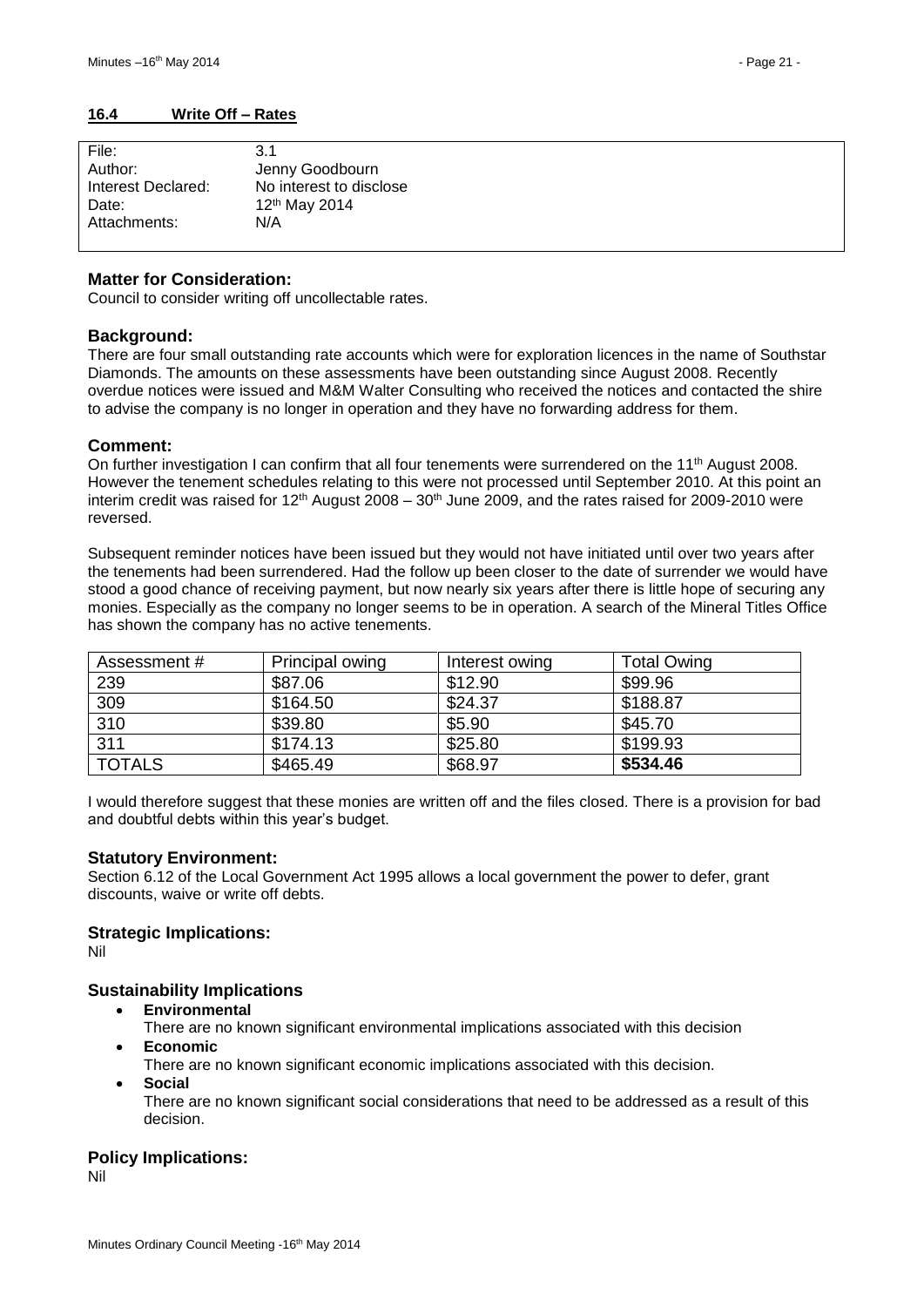#### **Financial Implications:**

Writing off of these monies will have no material impact on the Shires' financial position

#### **Consultation:**

Nil

#### **Recommendation:**

That council writes off the following rates totalling \$534.46:-

| Assessment #  | Principal owing | Interest owing | <b>Total Owing</b> |
|---------------|-----------------|----------------|--------------------|
| 239           | \$87.06         | \$12.90        | \$99.96            |
| 309           | \$164.50        | \$24.37        | \$188.87           |
| 310           | \$39.80         | \$5.90         | \$45.70            |
| 311           | \$174.13        | \$25.80        | \$199.93           |
| <b>TOTALS</b> | \$465.49        | \$68.97        | \$534.46           |

#### **Voting Requirements:**

Absolute majority required

# *Council Decision:*

**Moved: Councillor Squires Seconded: Councillor Williams**

That council writes off the following rates totalling \$534.46:-

| Assessment #                        | Principal owing | Interest owing | <b>Total Owing</b> |  |
|-------------------------------------|-----------------|----------------|--------------------|--|
| 239                                 | \$87.06         | \$12.90        | \$99.96            |  |
| 309                                 | \$164.50        | \$24.37        | \$188.87           |  |
| 310                                 | \$39.80         | \$5.90         | \$45.70            |  |
| 311                                 | \$174.13        | \$25.80        | \$199.93           |  |
| <b>TOTALS</b>                       | \$465.49        | \$68.97        | \$534.46           |  |
| <b>Carried by Absolute Majority</b> |                 | For: $5$       | Against: 0         |  |

# <span id="page-21-0"></span>**17. DEVELOPMENT**

#### <span id="page-21-1"></span>**17.1 Water Supply**

| File:              | 10.6                                   |
|--------------------|----------------------------------------|
| Author:            | Philip Swain - Health Building Officer |
| Interest Declared: | No interest to disclose                |
| Date:              | 30 April 2014                          |
| Attachments:       | Nil                                    |
|                    |                                        |

#### **Matter for Consideration:**

Council is requested to resolve its position with respect to the level of service to be provided to the Murchison Settlement for current and future water supply.

#### **Background:**

The state government has introduced new licensing requirements under the Water Services Act 2012, administered by the Department of Water. In 2013 the Department wrote to the Shire advising that a licence or exemption was required to extract the groundwater that services the Murchison Settlement. Subsequent discussions and actions by the Department of Water have resulted in an extraction licence being issued pursuant to the Rights in Water and Irrigation Act 1914, on the 5 February 2014, for a period of ten (10) years. The Shire has also been issued a licensing exemption pursuant to the Water Services Act 2012, subject to the Shire developing and implementing a Drinking Water Quality Management Plan (DWQMP) to the satisfaction of the WA Department of Health, prior to the 20 March 2015. This exemption means that the Shire does not have to licence its water service but must satisfy the Plan condition within the next 11 months if it wishes to retain the supply as a potable one.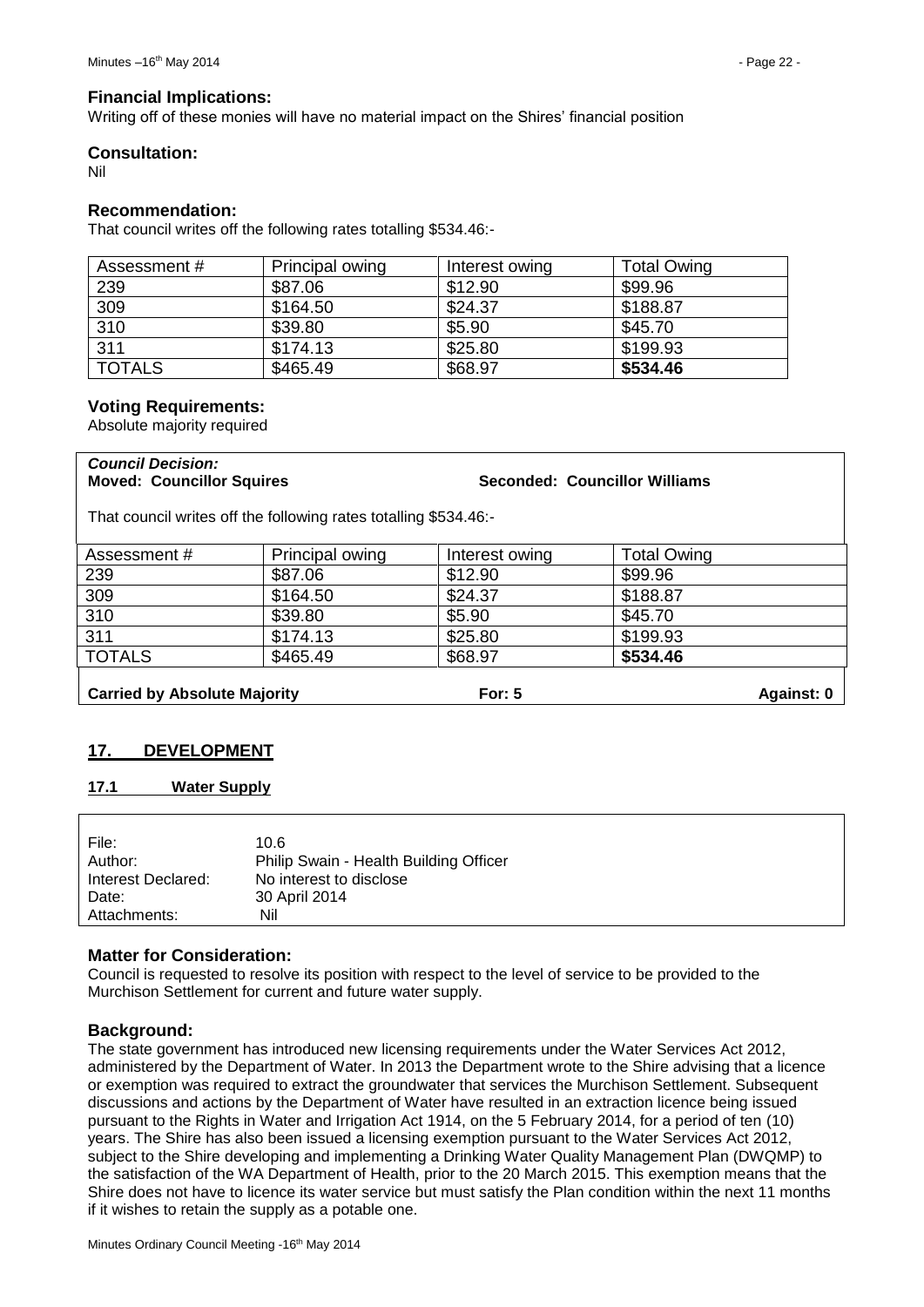#### **Comment:**

The Shire has obtained an exemption subject to condition, which means that it must now determine whether it intends to supply potable water, non-potable water or no water to the Murchison Settlement. The Shire needs to adopt a specific position about its intentions and the level of service it is able to provide in the context of the Murchison Settlement. This position will guide future actions and capital and maintenance expenditure, dependent upon the level of service provided. The physical or chemical quality of the currently extracted bore water is essentially irrelevant in this matter, as the decision is predominantly about the direction the Shire wishes to go with respect to the provision of water to staff, residents, the roadhouse and caravan park and to tourists and others utilising those facilities.

It is understood that the only other Shire that supplies drinking water as an exempt supply to a small town is the Shire of Manjimup, at Windy Harbour on the south coast. Administration has evaluated the DWQMP for that service and concluded that given the small size of the Shire, any plan for Murchison Settlement would be onerous in development and implementation. The Shire would need to identify, categorize and establish maintenance and replacement schedules for all pipework, establish suitable treatment of all water being discharged and undertake regular testing, monitoring and sampling of water utilised within the settlement. The current water supply at Murchison is not disinfected, and is stored in a tank of average condition (A replacement tank is currently proposed for the supply). In order to have confidence in the microbiological quality of the water service, regular (weekly – monthly) monitoring of the same would need to be undertaken.

A number of Shires supply non-scheme drinking water to specific Shire assets, like airports owned by the Shire, which are usually located out of town and beyond the scheme system. In these cases the discrete nature of the asset usually means that relatively simple maintenance monitoring and sampling can be undertaken to ensure the water quality.

In other cases Shires in WA supply non-drinking water (non-potable water) to services, towns or assets. In these cases the supply needs to explicitly be signed/labeled as not being suitable for drinking or food preparation without further water treatment. Consequently, any decision to continue operation of the settlement with a non-potable supply will mean the installation of signage at locations throughout the settlement and general awareness raising about the water supply and its limitations.

In making its decision it is important that the Shire's intentions, and the expectations of the customers (residents, operators of premises, visitors, tourists and others), are, as reasonably as possible, aligned. The use of bottled drinking water is commonplace within the settlement and routinely supplied to residents and the Shire via goods deliveries. Most tourists and travelers now routinely carry bottled or packaged drinking water as a safety measure when travelling in the Midwest. It is therefore unlikely that adopting a position where the water supply is non-potable will cause significant resistance from residents, visitors or tourists.

The main implications associated with the adoption of a non-potable standard within the settlement are of health and the potential for persons consuming water to become ill. This needs to be seen in the context of current usage where some people freely consume the water supply and, anecdotally at least, there have not been any significant health issues associated with the same. By adopting its position and mitigating associated risks, the Shire would in effect be lowering the risks currently associated with the water supply that it currently, at least implicitly, accepts. The establishment of signage and warnings around the settlement will mitigate the Shire's risk to some extent, but future works and facilities will need to be considered in the context of the supply.

Issues of water quality can still be addressed on a premises by premises basis, within the settlement area, however the supplies will not be recognized, tested or monitored as potable supplies. The Roadhouse for example, as a food business, will need to be given some consideration with respect to the use of water supply and treatment options such as filtration and/or ultra-violet, or similar, may be justified. Similarly Council may wish to consider similar installations for the shire dwellings, if their use can be justified. These are decisions that can be made, based upon risk, by the Shire in the future. The issue currently before Council is how, in terms of state legislation, the water supply is to be regarded.

The provision of no water supply in the context of Murchison Settlement is nonsensical as the Shire is the operator of the settlement and there are no private land holdings. Therefore the decision is one of determining whether the supply will be potable or non-potable. On the basis of investigations to date and an evaluation of the requirements associated with a non-scheme potable supply, it is the view of Administration that the supply should be a non-potable supply going forward.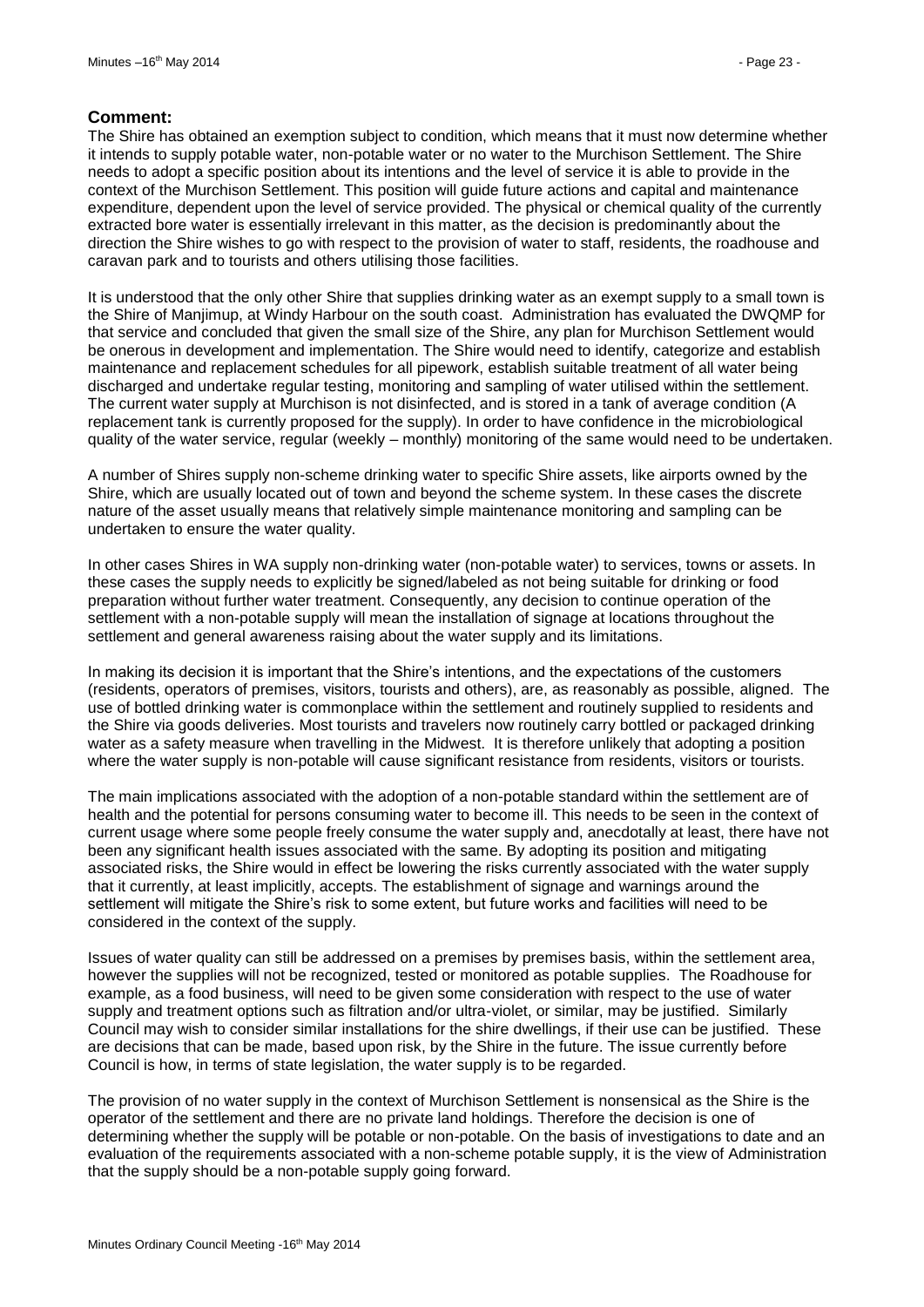#### **Statutory Environment:**

The following legislation impacts upon this decision;

Rights in Water and Irrigation Act 1914 Water Services Act 2012

#### **Strategic Implications:**

To be determined

#### **Sustainability Implications**

- **Environmental**
- There are no known significant environmental implications associated with this decision **Economic**

Dependent upon the level of service significant economic implications may become apparent however the recommendation represents the lowest cost option

**Social**

There are no known significant social considerations that need to be addressed as a result of this decision.

#### **Policy Implications:**

This report is requesting that Council resolve a policy position with respect to the water quality it will provide within the Murchison Settlement.

#### **Financial Implications:**

To retain the water supply as potable will have significant cost implications for the Shire, both in terms of the development of a DWQMP and in the likely water quality improvements necessary to operate and maintain the extraction treatment and distribution of potable water within the settlement.

#### **Consultation:**

Nil

#### **Recommendation:**

That Council resolves to;

- (i) Retain the existing reticulated water supply within the Murchison Settlement as a nonpotable supply;
- (ii) Direct Administration to install appropriate signage identifying the non-potable status of the water supply throughout the settlement;
- (iii) Directs Administration to advise all residents of the status of the settlement water supply accordingly; and,
- (iv) Directs Administration to make the necessary arrangements with the Department of Water and the Department of Health to recognise the Murchison Settlement supply as non-potable.

#### **Voting Requirements:**

Simple Majority

| <b>Council Decision:</b>                                                                                                                                                                       | <b>Moved: Councillor Whitmarsh</b>                                                                                                        | Seconded: Councillor Foulkes-Taylor                                                         |            |
|------------------------------------------------------------------------------------------------------------------------------------------------------------------------------------------------|-------------------------------------------------------------------------------------------------------------------------------------------|---------------------------------------------------------------------------------------------|------------|
| That Council resolves to:                                                                                                                                                                      |                                                                                                                                           |                                                                                             |            |
| (i)                                                                                                                                                                                            | potable supply;                                                                                                                           | Retain the existing reticulated water supply within the Murchison Settlement as a non-      |            |
| (ii)                                                                                                                                                                                           | Direct Administration to install appropriate signage identifying the non-potable status of<br>the water supply throughout the settlement; |                                                                                             |            |
| (iii)                                                                                                                                                                                          | accordingly; and,                                                                                                                         | Directs Administration to advise all residents of the status of the settlement water supply |            |
| (iv)<br>Directs Administration to make the necessary arrangements with the Department of<br>Water and the Department of Health to recognise the Murchison Settlement supply as<br>non-potable. |                                                                                                                                           |                                                                                             |            |
| Carried                                                                                                                                                                                        |                                                                                                                                           | For: $5$                                                                                    | Against: 0 |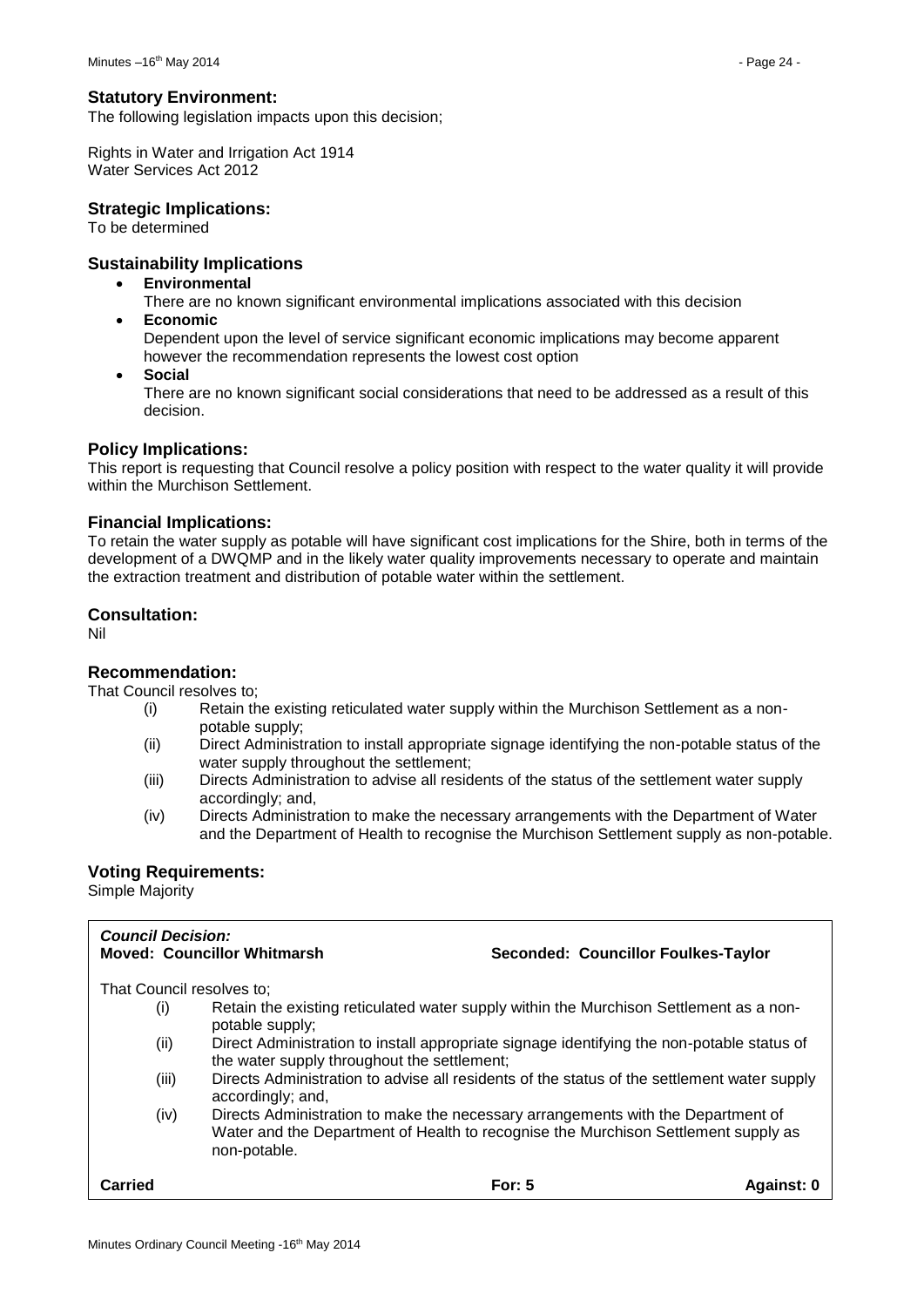*The CEO left the meeting at 12:29pm The CEO returned to the meeting at 12:31pm*

#### <span id="page-24-0"></span>**17.2 Tender for Second Hand Bulldozer**

| File:<br>Author:<br>Interest Declared: | 12.15<br>Jenny Goodbourn- Chief Executive Officer<br>Nil |
|----------------------------------------|----------------------------------------------------------|
| Date:                                  | 12th May 2014                                            |
| Attachments:                           | Nil                                                      |

#### **Matter for Consideration:**

Tenders have been called for the supply of a second hand bulldozer with closing date of 9th May.

#### **Background:**

At the March meeting council resolved:

| <b>Carried</b>                                                                                             | For: $6$                             | Against: 0 |
|------------------------------------------------------------------------------------------------------------|--------------------------------------|------------|
| 1. No tender be accepted<br>2. Plant Working Group to review specifications and a new tender to be called. |                                      |            |
| <b>Council Decision:</b><br><b>Moved: Councillor Foulkes-Taylor</b>                                        | <b>Seconded: Councillor Williams</b> |            |

After the council meeting the plant working group met to agree the specifications and an advert was placed calling for suppliers to tender for the supply of a second hand bulldozer. The tenders closed Friday 9th May.

#### **Comment:**

Two tenders have been received:-

| Tenderer                     | Machine                 | Price     |  |
|------------------------------|-------------------------|-----------|--|
| <b>Blueprint Engineering</b> | D65EX15E0 LT 2260 Hours | \$275,000 |  |
| Matilda Equipment            | 2011 D6-R 3920 Hours    | \$327,450 |  |

A couple of other companies contacted us to discuss the tender and sent through pictures of machines, the one Westrac were proposing was sold and they have been unable to source any others that fit into our criteria. At the close of tenders only these two had actually been received as tenders.

Both of the machines are currently in the eastern states and both are too small for our work load being a Komatsu D65 and a Caterpillar D6-R.

Council was thinking of bringing forward the proposed purchase of the dozer, which had been scheduled for 2015/2016 and deferring the replacement of the grader which was scheduled for 2014/2015, however the figures in the plant replacement programme were a cost of \$400,000 with a trade-in of \$40,000 giving a net changeover cost of \$360,000.

It is proving very difficult to find a suitable second hand machine.

Council now needs to review the tenders received and decide how to proceed.

It may be necessary to re-visit the option of repairing our existing bulldozer or amending the plant replacement programme to allow for a greater expenditure. Previous tenders called showed the price to be nearer to \$500,000 for a decent second hand machine. The shire does have plant reserves and could look at varying the Corporate Business Plan and Long Term Financial and Asset Management Plan to incorporate this change.

We are currently still hiring the dozer from Cobra.

Minutes Ordinary Council Meeting -16<sup>th</sup> May 2014

*Cr Squires said that there was really two options. Either raise the budget for a dozer or get a group to work through the proposed repairs with Komatsu and get a solid costing for the repairs/engine rebuild.*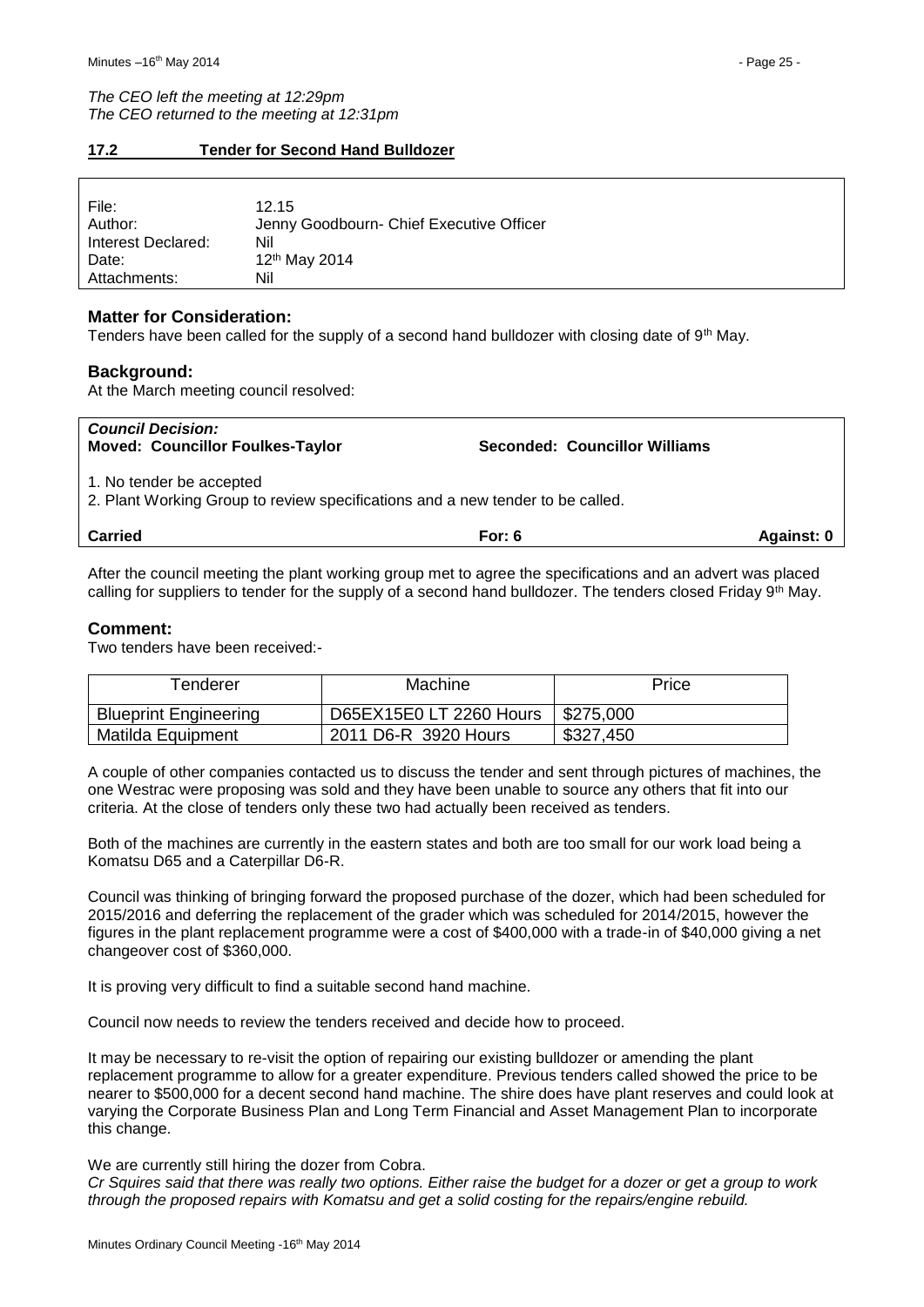*Cr Foulkes-Taylor queried how hard it would be for us to upsize to a D8. Would need to purchase a trailer as well. Cr Williams said that there would be more D8's available and they might be at a more realistic figure to allow us to purchase a suitable trailer as well. The work we use it for is hard work and a bigger machine could be useful at times. Trailer likely to be at least \$40-\$50k. Also operating costs, repairs parts etc. are all dearer on the larger machine and it becomes an oversize load when travelling between work sites. Cr Halleen thought we should re visit the option to rebuild our machine as apart from the engine most of the other parts are good, we know the machine and it is heavy enough to do the work required. Cr Foulkes-Taylor said he agreed that we need to look at a factory rebuild.*

*The Works Supervisor said that given the option he would rather look at a re-build than going to a D8.*

#### **Statutory Environment:**

S6.8 Local Government Act 1995.

#### **Sustainability Implications**

**Environmental**

There are no known significant environmental implications associated with this decision

**Economic**

Alterations to the Long Term Financial Plan, Asset Management Plan and Corporate Business Plan may need to be made to reflect any changes to costs.

**Social**

There are no known significant social considerations that need to be addressed as a result of this decision.

#### **Policy Implications:**

Nil

#### **Financial Implications:**

To be determined

#### **Consultation:**

Brian Wundenberg, Works Supervisor

#### **Recommendation:**

To be determined.

#### **Voting Requirements:**

Simple Majority

# *Council Decision:*

#### **Moved: Councillor Squires Seconded: Councillor Foulkes-Taylor**

That neither tender be accepted.

That a working group of Councillor Squires, Councillor Williams and Brian Wundenberg, Works Supervisor, be formed to ascertain and negotiate the exact parameters of a Komatsu rebuild.

**Carried For: 5 Against: 0**

*Cr Squires left the meeting at 12:45pm Cr Squires returned to the meeting at 12:47pm*

# <span id="page-25-0"></span>**18. ADMINISTRATION**

#### <span id="page-25-1"></span>**18.1 Donation MW Agricultural Society**

| File:              | 8.2                            |
|--------------------|--------------------------------|
| Author:            | Jenny Goodbourn                |
| Interest Declared: | No interest to disclose        |
| Date:              | 15 <sup>th</sup> November 2012 |
| Attachments:       | Letter of request              |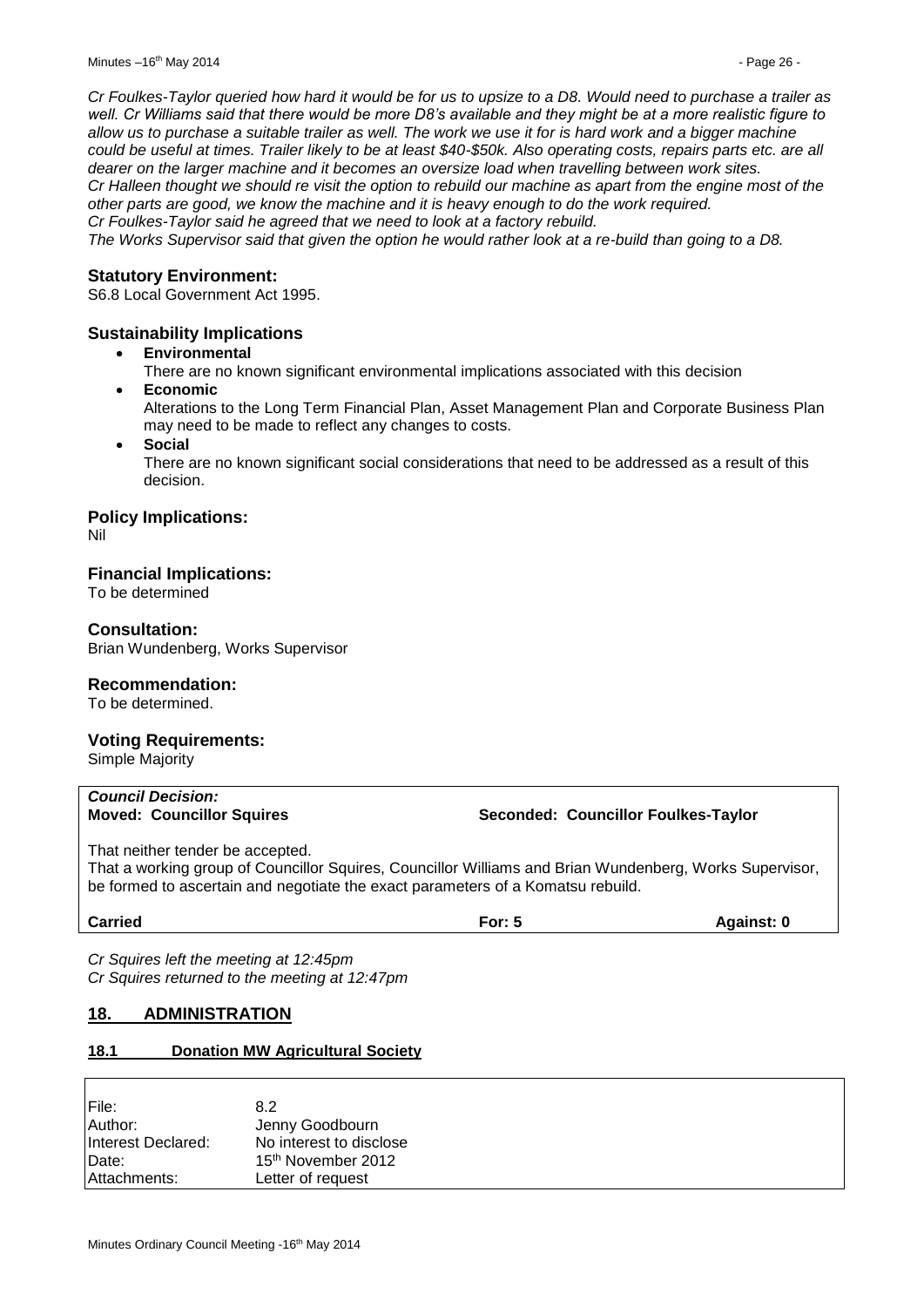#### **Matter for Consideration:**

Request for a donation to the Mid-West group of Affiliated Agricultural Societies.

#### **Background:**

Following last year's Perth Royal show council requested that the CEO contact the Agricultural Society and request that Murchison be included in the Mid-West Group rather than the Carnarvon section. The MRO had been included in their display and it seemed fitting that we fitted in with this group for next year's show.

### **Comment:**

The CEO contacted the Agricultural society and the change has been completed. We are now part of the Mid West. This group covers an area from Moora and Dalwallinu in the south, north to Shark bay and east to Sandstone and Meekatharra.

The preparations for the 2014 display are well underway and they have written to see if the shire can make a donation towards the event.

The shire has made donations of \$2,290 so far this year against a budget of \$4,000. They have also requested literature and leaflets and we will be able to provide some of the Murchison pamphlets assisting with tourism and promotion of the area.

As we have asked to join the region it might be appropriate to make a contribution to show our commitment to the work undertaken in presenting the region at the Perth Show.

### **Statutory Environment:**

Nil.

### **Sustainability Implications**

- **Environmental**
- There are no known significant environmental implications associated with this decision **Economic**
	- There are no known significant economic implications associated with this decision
- **Social** There are no known significant social considerations associated with this decision

#### **Strategic Implications:**

Nil

#### **Policy Implications:**

Nil

# **Financial Implications:**

The shire has budgeted \$4,000 for donations within this financial year. So far \$2,290 has been expended.

#### **Consultation:**

Nil

#### **Recommendation:**

That Council makes a donation of \$XXX towards the Mid West Group of Affiliated Agricultural Societies 2014 Royal Perth Show entry.

# **Voting Requirements:**

Simple Majority

# *Council Decision:*

**Moved: Councillor Whitmarsh Seconded: Councillor Foulkes-Taylor**

That Council makes a donation of \$500 towards the Mid West Group of Affiliated Agricultural Societies 2014 Royal Perth Show entry.

**Carried For: 5 Against: 0**

*Cr Squires has declared an impartiality interest in the following item Cr Foulkes-Taylor also declares an impartiality interest in the item*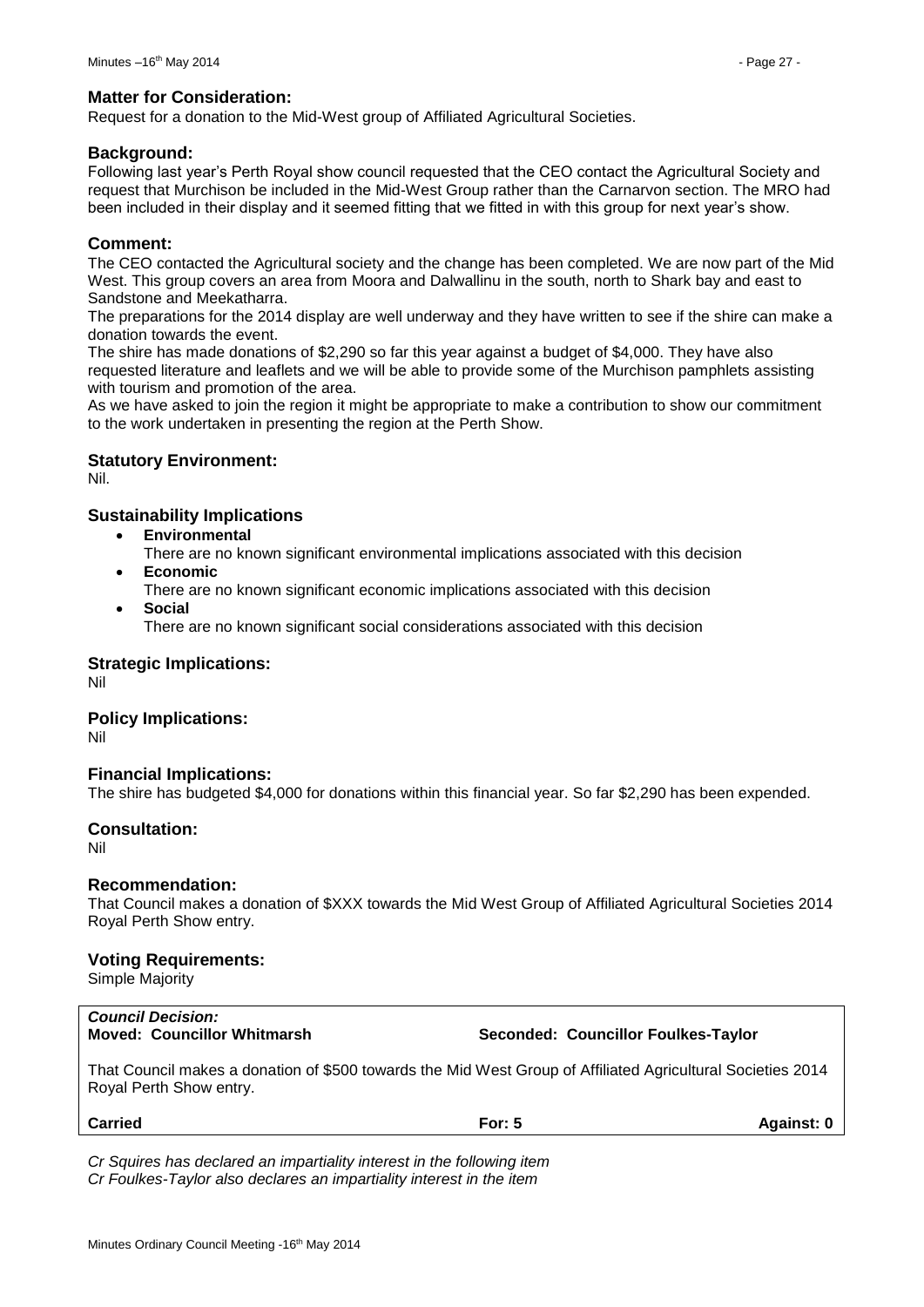*As the item is merely to resolve to call for tenders and does not relate to any specifics of the tender both councillors declared that they will consider the matter on its merits and vote accordingly. Cr Squires and Cr Foulkes-Taylor remained in the meeting.*

<span id="page-27-0"></span>

| Tender - Additional Works Beringarra-Pindar Road<br>18.2 |  |
|----------------------------------------------------------|--|
|----------------------------------------------------------|--|

| File:              | 14.11                     |
|--------------------|---------------------------|
| Author:            | Jenny Goodbourn           |
| Interest Declared: | Cr Squires                |
|                    | Cr Foulkes-Taylor         |
| Date:              | 12 <sup>th</sup> May 2014 |
| Attachments:       | Nil                       |

# **Matter for Consideration:**

Shire to call tender for supply of contracted plant and labour to undertake additional works on the Beringarra-Pindar Road.

# **Background:**

Currently the shire has been using contractors to undertake additional maintenance works on the Beringarra-Pindar Road as jointly agreed by the Shire and CSIRO. This tender was filled in July 2012. A new tender needs to be called for contractors with effect from 1st July 2014.

# **Comment:**

The ongoing maintenance agreement which the shire of Murchison has with CSIRO sets out an agreed works programme. The shire has committed to carrying out two maintenance grades a year, as it did prior to the MRO development. Any grades over and above this are 'additional works' and will be funded from CSIRO funds and undertaken by a contractor as they are outside of the shires annual road programme. It is proposed we call a tender for the supply of road maintenance works on an hourly basis on an as required basis. The hourly rates to be inclusive of all costs associated with labour and hire of the plant for each machine. Rates to be called for Grader, Loader, Truck – side tipper, Truck – water cart, Roller. Costs to include all operational and camp costs.

As the value of works for any one financial year might be in excess of \$100,000 then council needs to call a public tender. It is proposed the tender is for the supply of plant from 1<sup>st</sup> July 2014 to 30<sup>th</sup> June 2016.

# **Statutory Environment:**

S3.57 Local Government Act 1995.

# **Sustainability Implications**

- **Environmental**
- There are no known significant environmental implications associated with this decision **Economic**
- There are no known significant economic implications associated with this decision **Social**
	- There are no known significant social considerations associated with this decision

# **Strategic Implications:**

Nil

# **Policy Implications:**

In line with Shire of Murchison Purchasing Policy

# **Financial Implications:**

Nil

# **Consultation:**

Brian Wundenberg, Works Supervisor

# **Recommendation:**

That Council calls a tender for road maintenance of the Beringarra-Pindar Road. The tender to be based on an hourly plant rate and as required basis.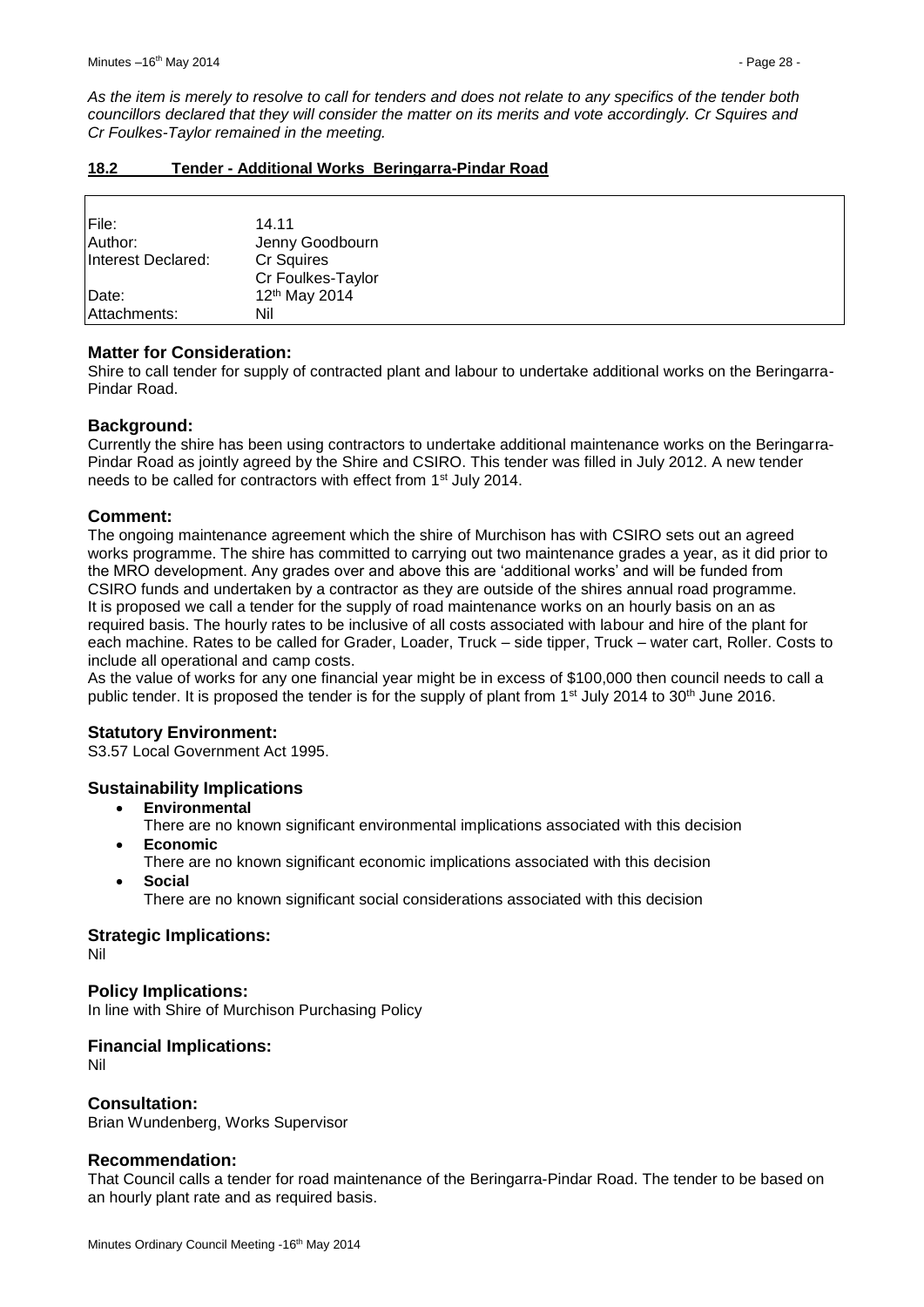#### **Voting Requirements:**

Simple Majority

| <b>Council Decision:</b><br><b>Moved: Councillor Williams</b>                                                                                            | Seconded: Councillor Whitmarsh |
|----------------------------------------------------------------------------------------------------------------------------------------------------------|--------------------------------|
| That Council calls a tender for road maintenance of the Beringarra-Pindar Road.<br>The tender to be based on an hourly plant rate and as required basis. |                                |

| <b>Carried</b><br>For: $\cup$<br>Against <sup>.</sup> |
|-------------------------------------------------------|
|-------------------------------------------------------|

*Cr Squires has declared an impartiality interest in the following item Cr Foulkes-Taylor also declares an impartiality interest in the item*

*As the item is merely to resolve to call for tenders and does not relate to any specifics of the tender both councillors declared that they will consider the matter on its merits and vote accordingly. Cr Squires and Cr Foulkes-Taylor remained in the meeting.*

#### <span id="page-28-0"></span>**18.3 Tender – Heavy Maintenance**

| File:              | 12.18                     |
|--------------------|---------------------------|
| Author:            | Jenny Goodbourn           |
| Interest Declared: | Cr Squires                |
|                    | Cr Foulkes-Taylor         |
| Date:              | 12 <sup>th</sup> May 2014 |
| Attachments:       | Nil                       |

#### **Matter for Consideration:**

Shire to call tender for supply of contracted plant and labour to undertake works as part of the heavy maintenance programme.

#### **Background:**

The 2013/2014 financial year saw a budget allocation for 'heavy maintenance' and following the annual road inspection and the subsequent meeting council agreed that this had worked very well and they would like to continue the programme. We had run the programme using local contractors and also some shire plant and machinery.

#### **Comment:**

It is now proposed we call a tender for the supply of plant for the heavy maintenance programme – costs to be supplied on an hourly basis and on an as required basis. The hourly rates to be inclusive of all costs associated with labour and hire of the plant for each machine. Rates to be called for Grader, Truck – water cart, Roller. Costs to include all operational and camp costs.

As the value of works for any one financial year might be in excess of \$100,000 then council needs to call a public tender. It is proposed the tender is for the supply of plant from 1<sup>st</sup> July 2014 to 30<sup>th</sup> June 2016.

#### **Statutory Environment:**

S3.57 Local Government Act 1995.

#### **Sustainability Implications**

**Environmental**

There are no known significant environmental implications associated with this decision

- **Economic**
	- There are no known significant economic implications associated with this decision
- **Social**

There are no known significant social considerations associated with this decision

#### **Strategic Implications:**

Nil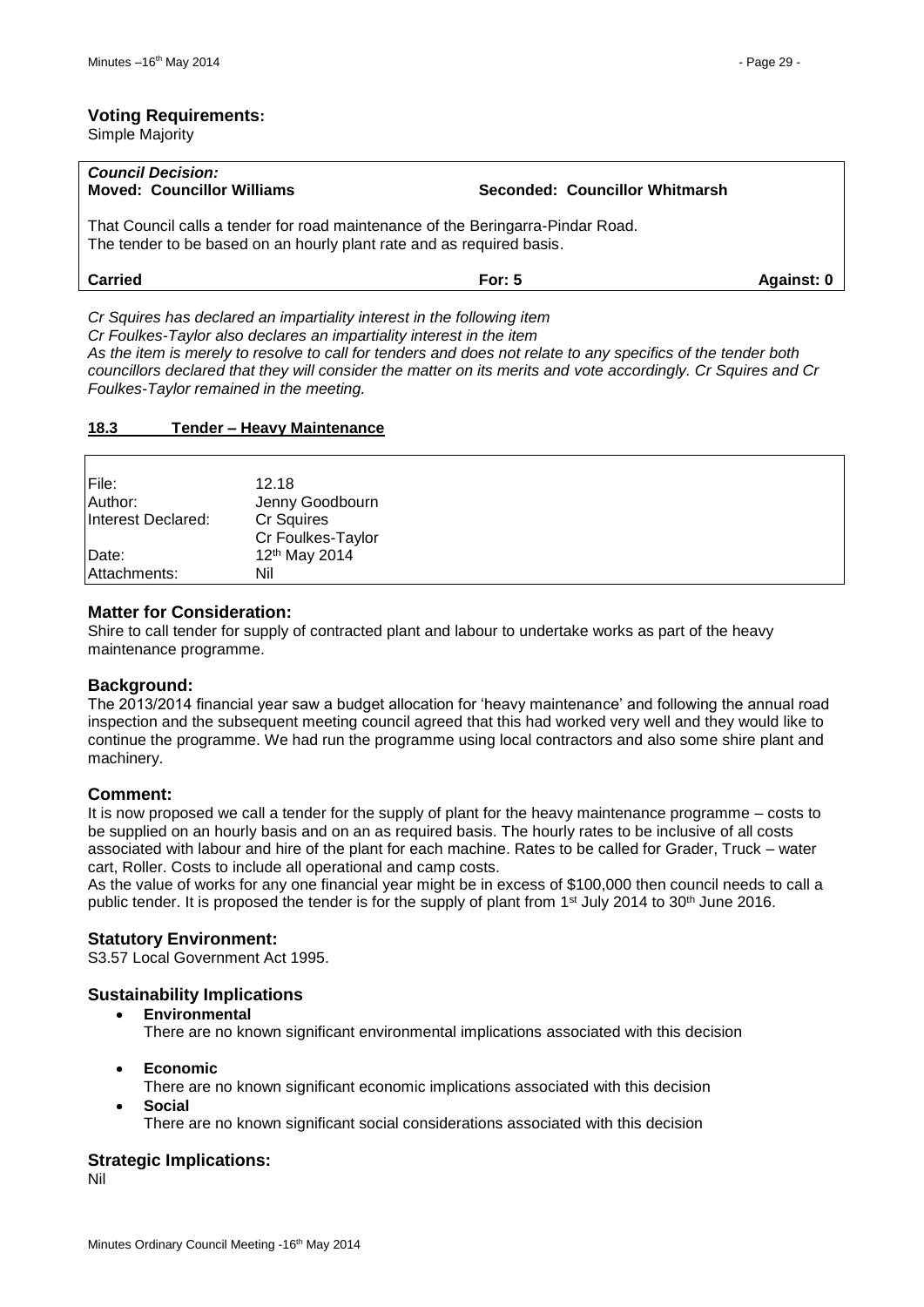#### **Policy Implications:**

In line with Shire of Murchison Purchasing Policy

## **Financial Implications:**

Nil

#### **Consultation:**

Brian Wundenberg, Works Supervisor

#### **Recommendation:**

That Council calls a tender for the supply of plant for the heavy maintenance programme. The tender to be based on an hourly plant rate and as required basis.

#### **Voting Requirements:**

Simple Majority

#### *Council Decision:* **Moved: Councillor Whitmarsh Seconded: Councillor Williams**

That Council calls a tender for the supply of plant for the heavy maintenance programme. The tender to be based on an hourly plant rate and as required basis.

**Carried For: 5 Against: 0**

### <span id="page-29-0"></span>**18.4 Disposal of Surplus Items**

| File:<br>Author:<br>Interest Declared:<br>Date: | 5.5<br>Jenny Goodbourn<br>Nil<br>12th May 2014 |
|-------------------------------------------------|------------------------------------------------|
|                                                 |                                                |
| Attachments:                                    | Nil                                            |

# **Matter for Consideration:**

Disposal of Surplus items by Tender.

#### **Background:**

At the March meeting, council considered a confidential item relating to goods returned to the Shire following conclusion of the CCC investigation into a former CEO.

Council decided to call a tender for the disposal of the Apple IMAC computer and Makita cordless radio.

#### **Comment:**

Tenders were advertised on the 7<sup>th</sup> April and closed on the 2<sup>nd</sup> May. No tenders were received. Council now needs to consider what further action, if any, it wishes to take in connection with these items. There may be a local community group or organisation that would be able to use the computer.

Council may wish to consider calling for Expressions of Interest with a view to donating the computer to a worthy cause or have other ideas for the use of the computer.

*There was some general discussion on groups we could donate the computer to or how best to dispose of it and the radio. It was decided to use it as a fund raiser at the next Polocrosse event with the items being auctioned off. Monies raised to be used for community sport equipment. Possibly some sets of bowls for people to use on the new bowling green or something similar.*

#### **Statutory Environment**

Criminal and Found Property Disposal Act 2006

#### **Strategic Implications:**

N/A

#### **Sustainability Implications**

#### **Environmental**

There are no known significant environmental implications.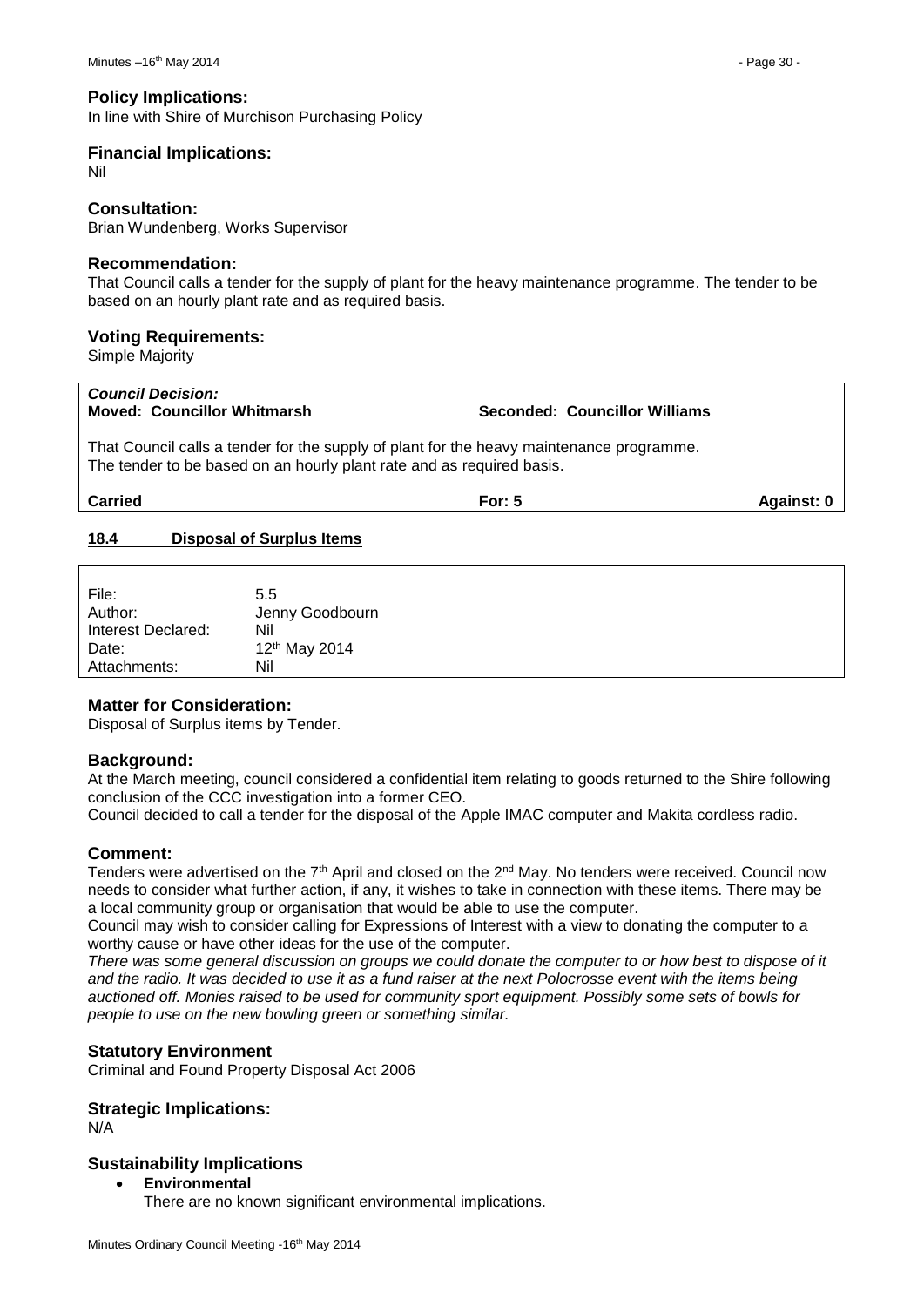- **Economic**
	- There are no known significant economic implications.
- **Social** There are no known significant social implications.

#### **Policy Implications:**

Nil

**Financial Implications:** Nil

# **Consultation:**

Nil

#### **Recommendation:**

To be determined.

### **Voting Requirements:**

Simple Majority

| <b>Council Decision:</b><br><b>Moved: Councillor Foulkes-Taylor</b>                                                                       | <b>Seconded: Councillor Squires</b> |            |  |  |
|-------------------------------------------------------------------------------------------------------------------------------------------|-------------------------------------|------------|--|--|
| That council auction off the surplus items at the 2014 Polocrosse event. Any money raised to be used for<br>community sporting equipment. |                                     |            |  |  |
| <b>Carried</b>                                                                                                                            | For: $5$                            | Against: 0 |  |  |
| Council broke for luncheon at 1:00pm                                                                                                      |                                     |            |  |  |

*Council broke for luncheon at 1:00pm Relieving Project Officer, Gary Martin, joined council for lunch. Council resumed their meeting at 1:55pm*

# <span id="page-30-0"></span>**19. NOTICE OF MOTION**

Nil

# <span id="page-30-1"></span>**20. CEO ACTIVITY REPORT**

| Date                           | <b>Activity</b>                                                                             |
|--------------------------------|---------------------------------------------------------------------------------------------|
| <b>CEO</b>                     |                                                                                             |
| 23rd April                     | Country Wide Housing Transporters brought new house to settlement and re-assembled it       |
| 23rd April                     | Udam from LGIS attended Murchison and went through the insurance renewals with the CEO      |
| 28 <sup>th</sup> April         | Attended inaugural SKA workshop in Geraldton with Deputy Shire President. Rossco            |
|                                | Foulkes-Taylor. Cr Foulkes-Taylor has circulated a report on the meeting to Councillors.    |
| 28 <sup>th</sup> April         | Discussion with Ant Schinckel regarding access to the MRO site and ongoing road issues      |
| 29th April-2 <sup>nd</sup> May | RSM Bird Cameron attended Murchison to carry out the interim audit and also to conduct a    |
|                                | review of the shires financial management.                                                  |
| 3rd May- 9th May               | Golders carried out geotechnical investigations on the Ballinyoo Bridge - 8 bores holes     |
|                                | drilled. This will allow finalisation of design specifications.                             |
| $5th$ & $6th$ May              | Sharon and Peta attended rates workshop in Perth - very good                                |
| 5 <sup>th</sup> May            | Discussion with James Abbott regarding MRO access, road conditions and funding and the      |
|                                | proposed works on the Boolardy airstrip                                                     |
| 7 <sup>th</sup> May            | Mr Gary Martin commenced at the shire – he is working until the end of May to assist with   |
|                                | projects and workload to enable the CEO to develop the 2014-15 budget following the loss of |
|                                | the Deputy CEO.                                                                             |
| 7 <sup>th</sup> May            | Forwarded design concept and drawings of the Ballinyoo Bridge through to Main Roads for     |
|                                | their assessment/recommendations                                                            |
| 8 <sup>th</sup> May            | Brent advised that he has reviewed the design concept from a region point of view and       |
|                                | submitted the documents to the Structures Engineering branch in Perth.                      |
|                                | They will also review and sign off on the document if they are happy                        |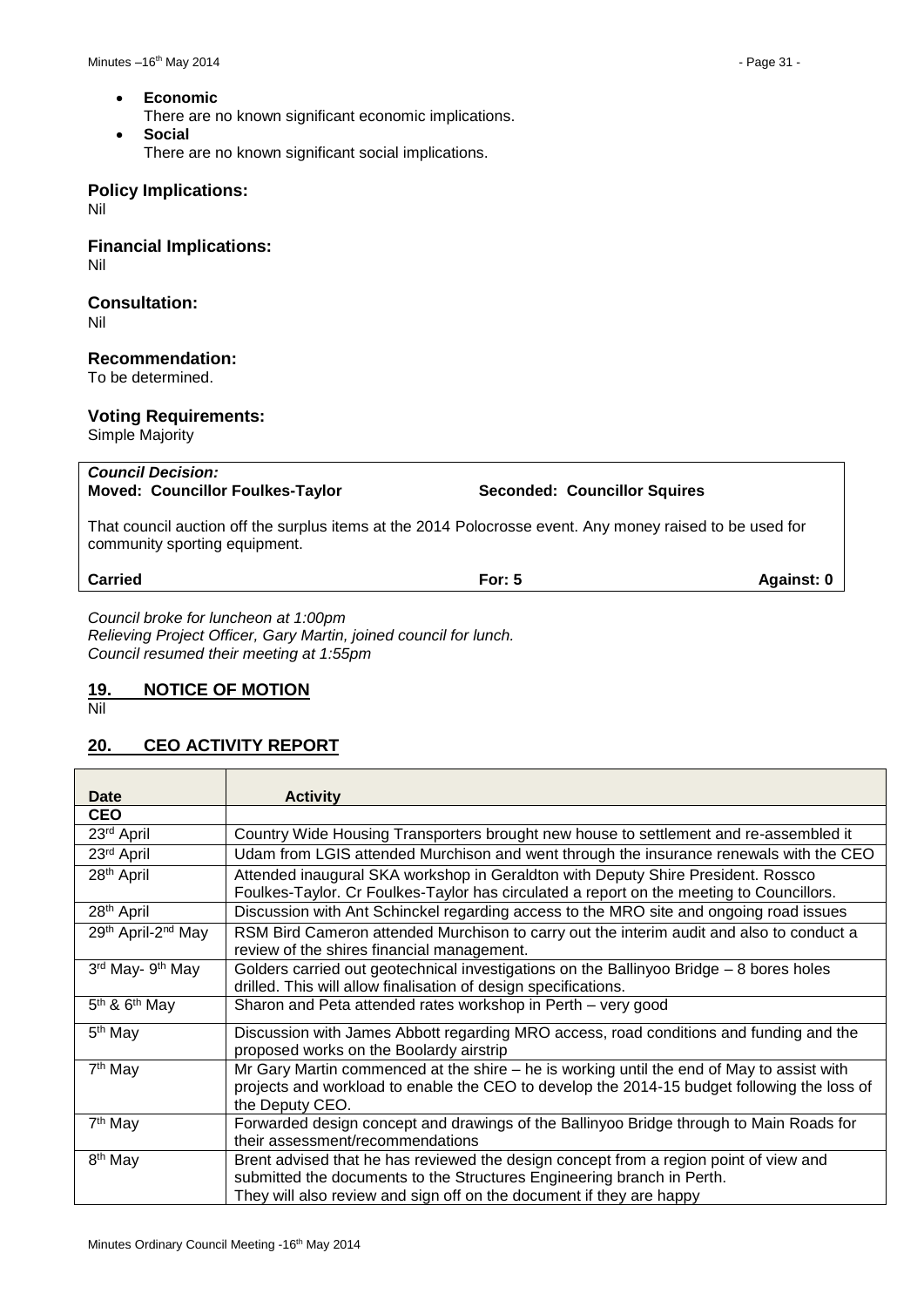<span id="page-31-1"></span><span id="page-31-0"></span>

| 9 <sup>th</sup> May                                                 | Discussion with Simon Wilkes on the progression of the local planning strategy and scheme.<br>He will do up a summary for council's consideration |                                                                                                         |                   |
|---------------------------------------------------------------------|---------------------------------------------------------------------------------------------------------------------------------------------------|---------------------------------------------------------------------------------------------------------|-------------------|
|                                                                     | The CEO ran through her action report with council.                                                                                               |                                                                                                         |                   |
| <b>Recommendation:</b>                                              | That the CEO's Activity Report be accepted.                                                                                                       |                                                                                                         |                   |
| <b>Voting Requirements:</b>                                         |                                                                                                                                                   |                                                                                                         |                   |
| Simple Majority                                                     |                                                                                                                                                   |                                                                                                         |                   |
| <b>Council Decision:</b><br><b>Moved: Councillor Foulkes-Taylor</b> |                                                                                                                                                   | <b>Seconded: Councillor Whitmarsh</b>                                                                   |                   |
|                                                                     | That the CEO's Activity Report be accepted.                                                                                                       |                                                                                                         |                   |
| <b>Carried</b>                                                      |                                                                                                                                                   | <b>For: 5</b>                                                                                           | <b>Against: 0</b> |
| <u> 21.</u><br>Nil                                                  | <b>URGENT BUSINESS</b>                                                                                                                            |                                                                                                         |                   |
| <u>22.</u>                                                          | <b>ITEMS TO BE DISCUSSED BEHIND CLOSED DOORS</b>                                                                                                  |                                                                                                         |                   |
|                                                                     | Motion to close the meeting to the public                                                                                                         |                                                                                                         |                   |
| <b>Recommendation:</b>                                              | That the meeting move behind closed doors.                                                                                                        |                                                                                                         |                   |
| <b>Voting Requirements:</b><br>Simple Majority                      |                                                                                                                                                   |                                                                                                         |                   |
| <b>Council Decision:</b><br><b>Moved: Councillor Squires</b>        |                                                                                                                                                   | <b>Seconded: Councillor Whitmarsh</b>                                                                   |                   |
|                                                                     | That the meeting move behind closed doors.                                                                                                        |                                                                                                         |                   |
| <b>Carried</b>                                                      |                                                                                                                                                   | For: 5                                                                                                  | <b>Against: 0</b> |
|                                                                     | Council moved behind closed doors at 2:05pm                                                                                                       |                                                                                                         |                   |
| 22.1                                                                | Confidential item under s.5.23(2) (e) (ii)<br>person is a person other than the local government.                                                 | Matter that if disclosed, would reveal information that has a commercial value to the person, where the |                   |
|                                                                     | Motion to open the meeting to the public                                                                                                          |                                                                                                         |                   |
| <b>Recommendation:</b>                                              |                                                                                                                                                   |                                                                                                         |                   |
|                                                                     | That the meeting move out from behind closed doors.                                                                                               |                                                                                                         |                   |
| <b>Voting Requirements:</b><br>Simple Majority                      |                                                                                                                                                   |                                                                                                         |                   |
| <b>Council Decision:</b>                                            |                                                                                                                                                   |                                                                                                         |                   |
| <b>Moved: Foulkes-Taylor</b>                                        | That the meeting move out from behind closed doors.                                                                                               | Seconded: Whitmarsh                                                                                     |                   |

<span id="page-31-2"></span>**Carried Carried Carried For: 5 Carried Against: 0** 

*Council moved out from behind closed doors at 2:18pm*